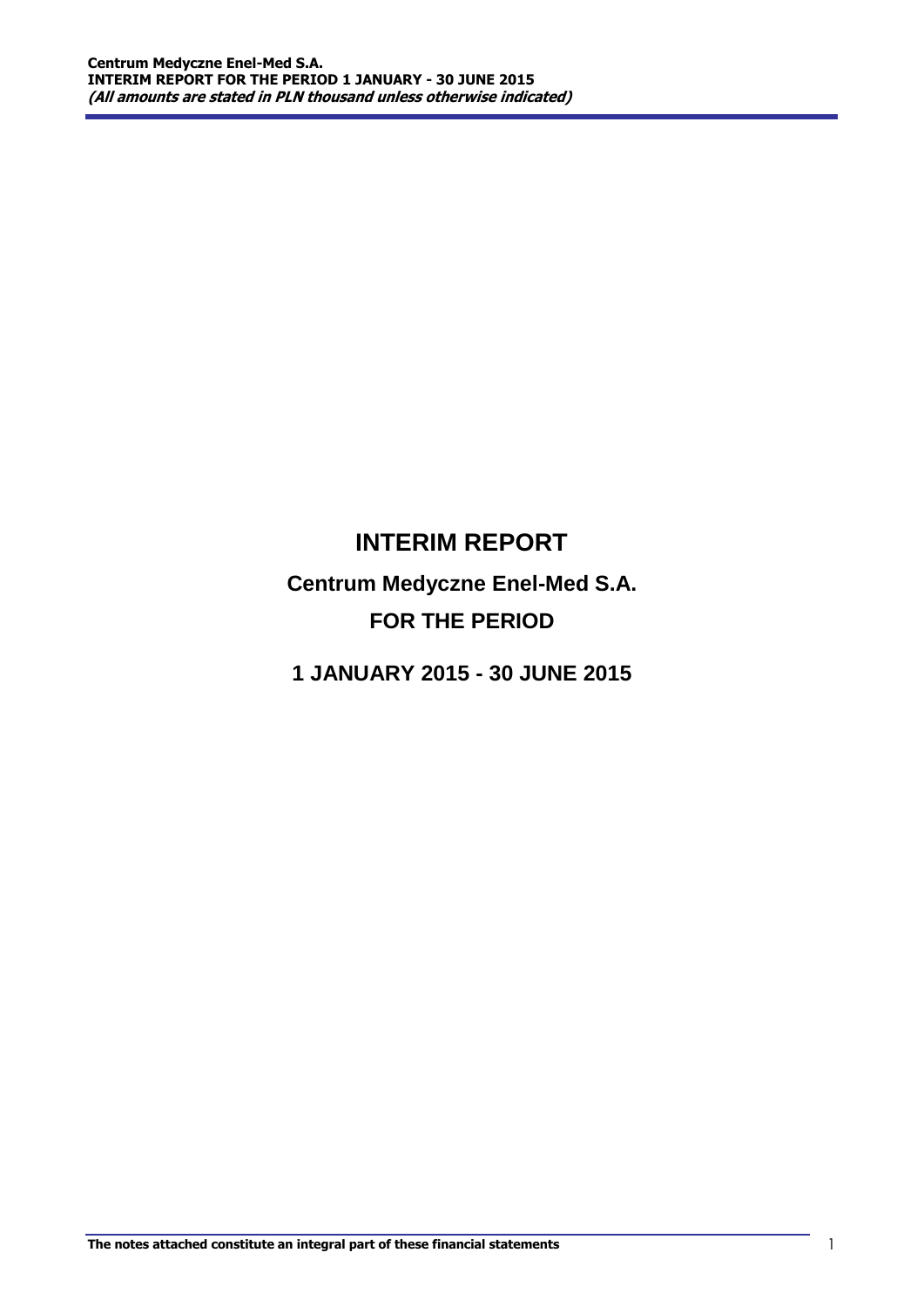**Table of Contents** 

- **A. A STATEMENT OF THE MANAGEMENT BOARD**
- **B. SELECTED FINANCIAL DATA**
- **C. INTERIM CONDENSED SEPARATE FINANCIAL STATEMENT**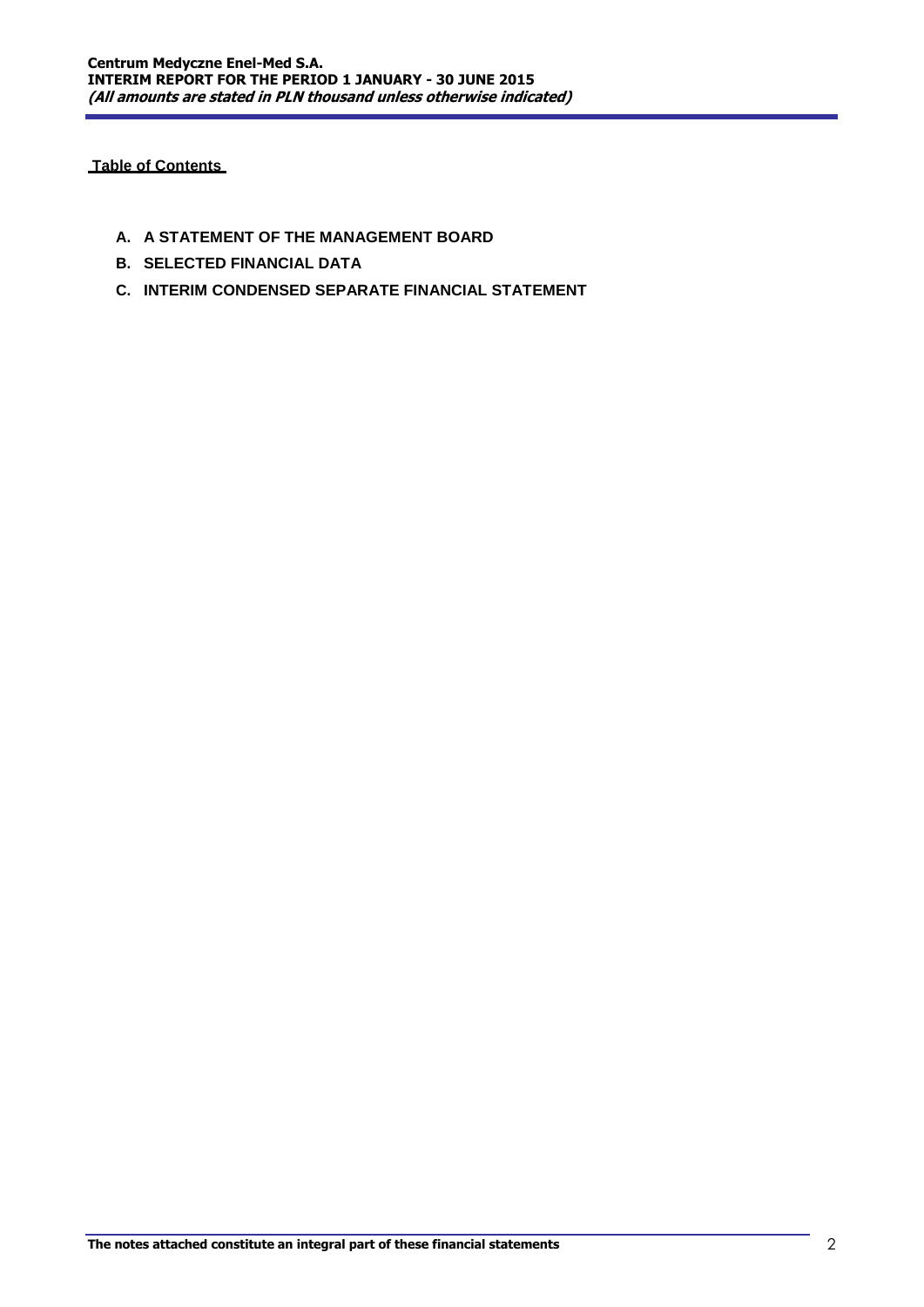## **A. A STATEMENT OF THE MANAGEMENT BOARD**

Pursuant to the Regulation of the Minister of Finance dated as of 19 February 2009, on current and periodic information to be published by issuers of securities, the Management Board of the Company hereby represents that to the best of its knowledge, these financial statements and the comparative data have been prepared in accordance with the applicable accounting principles and that they give a true, fair and clear view of the material and financial position of the Company and its financial results.

The Management Board hereby states, also, that the report on the Issuer's activities presents a comprehensive view of the development, achievements and the situation of the Issuer, including a detailed description of fundamental threats and risk.

These interim condensed separate financial statements have been prepared in accordance with the accounting principles compliant with International Financial Reporting Standards as endorsed by the European Union, and in the scope required by the regulation of the Minister of Finance dated as of 19 February 2009 on current and periodic information to be published by issuers of securities [Dz. U. (Journal of Laws) of 2014, item 133]. These financial statements cover the period from 1 January to 30 June 2015.

The Management Board hereby represents that the entity authorised to audit financial statements that audits the interim condensed separate financial statements was selected in accordance with the provisions of law and that the entity and the auditors performing the audit fulfilled the conditions as regards the expression of an impartial and independent opinion on the audited financial statements in accordance with applicable national laws.

Pursuant to the corporate governance principles adopted by the Management Board, the statutory auditor was appointed by the Supervisory Board by resolution No. 2 dated as of 24 June 2015 on selection of a statutory auditor. The Supervisory Board made the above selection with a view to ensure a fully independent and unbiased selection as well as independent and unbiased work of the statutory auditor.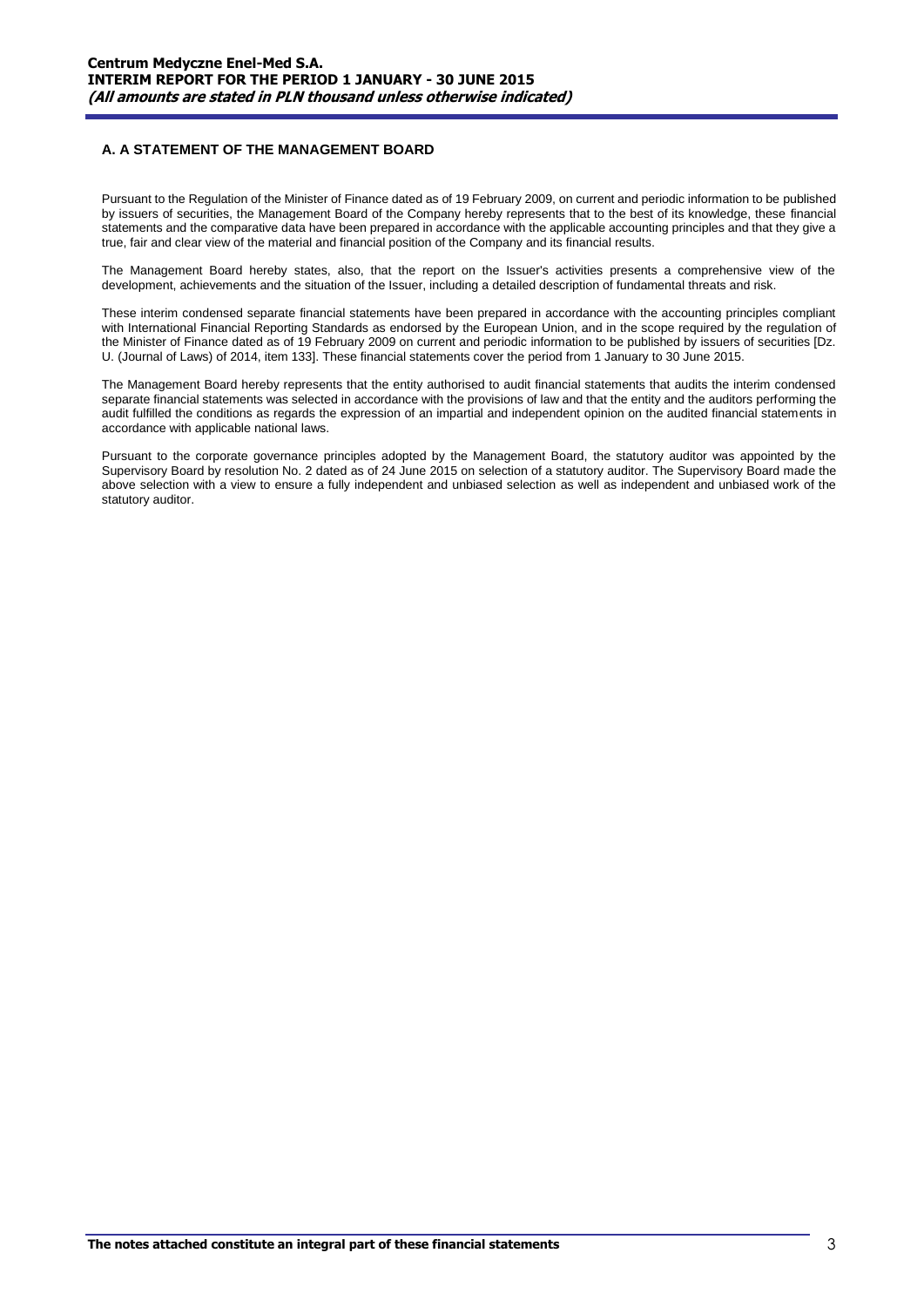## **B. SELECTED FINANCIAL DATA**

data in PLN thousand

| <b>Specification</b>                                       |            | 1 January 2015 - 30 June 2015 | 1 January 2014 - 30 June 2014 |            |  |
|------------------------------------------------------------|------------|-------------------------------|-------------------------------|------------|--|
|                                                            | <b>PLN</b> | <b>EUR</b>                    |                               | <b>EUR</b> |  |
| <b>PROFIT AND LOSS ACCOUNT</b>                             |            |                               |                               |            |  |
| Net revenue from sales of products,<br>goods and materials | 114.505    | 27,698                        | 105.021                       | 25,134     |  |
| Cost of sales                                              | 105.014    | 25,402                        | 95.666                        | 22,895     |  |
| Operating profit (loss)                                    | 1.902      | 460                           | 34.731                        | 8.312      |  |
| Gross profit (loss)                                        | 1.437      | 348                           | 37.933                        | 9.078      |  |
| Net profit (loss)                                          | 1.004      | 243                           | 38,809                        | 9,288      |  |
| Number of shares in units                                  | 23,566,900 | 23,566,900                    | 23,566,900                    | 23,566,900 |  |
| Net profit (loss) per ordinary share<br>(PLN/EUR)          | 0.04       | 0.01                          | 1.65                          | 0.39       |  |

|                                |         | 30 June 2015 |         | 31 December 2014 |
|--------------------------------|---------|--------------|---------|------------------|
| <b>BALANCE SHEET</b>           |         |              |         |                  |
| Fixed assets                   | 150.209 | 35.812       | 149.241 | 35.014           |
| Current assets                 | 24.493  | 5.839        | 18.441  | 4.327            |
| Equity                         | 106.542 | 25,401       | 107,895 | 25,314           |
| Long-term liabilities          | 20.536  | 4.896        | 17.183  | 4.031            |
| Short-term liabilities         | 47.624  | 11.354       | 42.605  | 9.996            |
| Book value per share (PLN/EUR) | 4.52    | 1.08         | 4.58    | 1.07             |

|                                         |          | 1 January 2015 - 30 June 2015 |          | 1 January 2014 - 30 June 2014 |  |  |  |
|-----------------------------------------|----------|-------------------------------|----------|-------------------------------|--|--|--|
| <b>CASH FLOW STATEMENT</b>              |          |                               |          |                               |  |  |  |
| Net cash flow from operating activities | 8.204    | 1,984                         | 8,170    | 1,955                         |  |  |  |
| Net cash flow from investing activities | $-9,958$ | $-2,409$                      | $-2.925$ | $-700$                        |  |  |  |
| Net cash flow from financing activities | 3,068    | 742                           | $-4.545$ | $-1,088$                      |  |  |  |

| EUR/PLN exchange rate               | 30 June 2015 | 30 June 2014 | 31 December 2014 |
|-------------------------------------|--------------|--------------|------------------|
| for balance sheet items             | 4.1944       | 4.1609       | 4.2623           |
| - for profit and loss account items | 4.1341       | 4.1784       | 4.1893           |

An average exchange rate of the National Bank of Poland (NBP) as of the balance sheet day was applied for the conversion of the balance sheet data.

An exchange rate being an arithmetic mean of the NBP rates in effect on the last day of particular months of a given period was applied for the conversion of profit and loss account and cash flow statement items.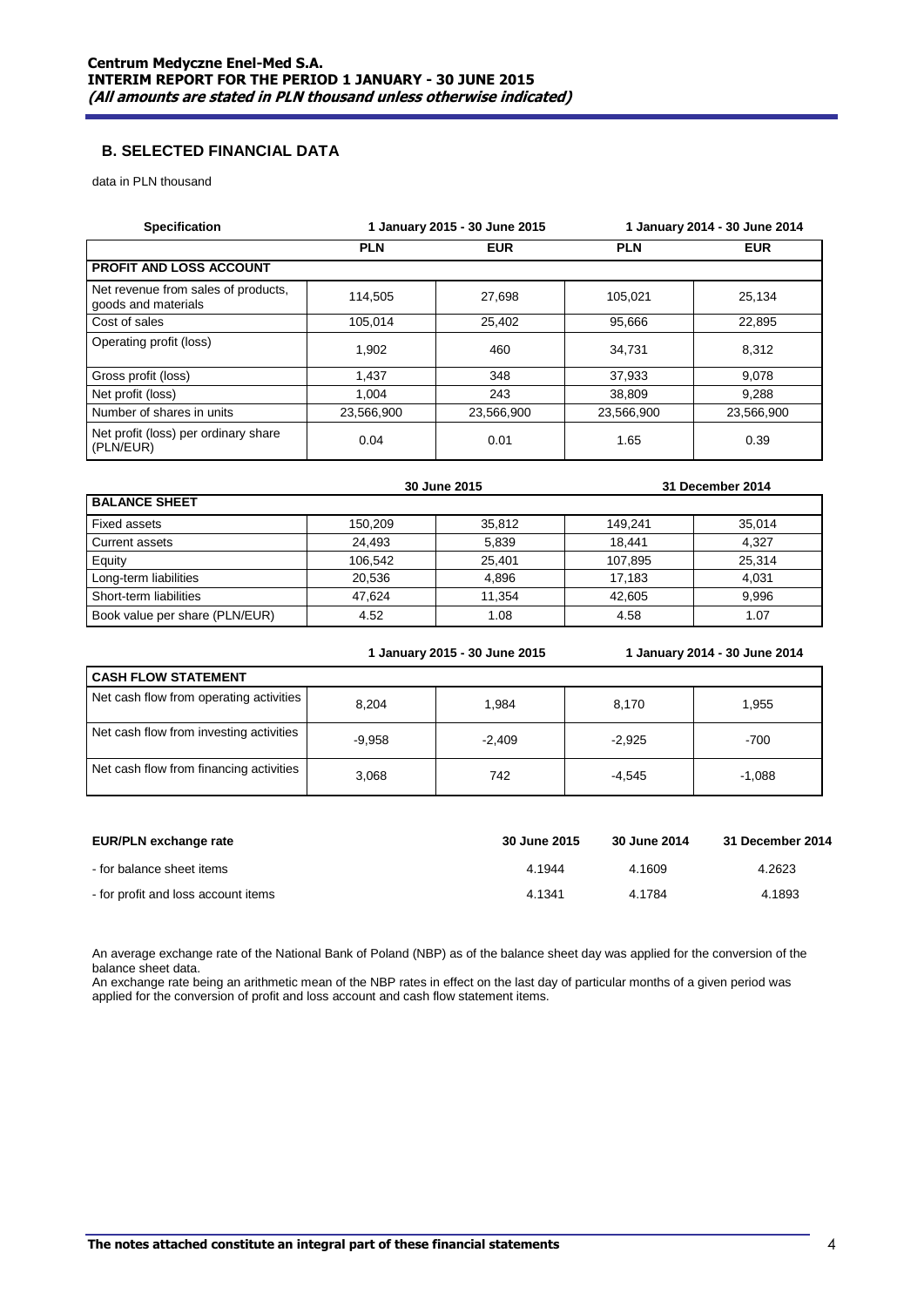## **C. INTERIM CONDENSED SEPARATE FINANCIAL STATEMENTS FOR THE PERIOD FROM 1 JANUARY 2015 TO 30 JUNE 2015**

## **GENERAL INFORMATION**

#### **I. COMPANY DATA:**

| Name:                                                                | Centrum Medyczne ENEL-MED S.A.                                                           |
|----------------------------------------------------------------------|------------------------------------------------------------------------------------------|
| Legal form:                                                          | Spółka Akcyjna (joint-stock company)                                                     |
| Registered office:                                                   | Warszawa, ul. Słomińskiego 19, lok.524                                                   |
| Country of incorporation:                                            | Poland                                                                                   |
| Core business profile:                                               |                                                                                          |
| ۰.                                                                   | General medical practice activities (PKD - Polish Classification of Activities<br>8621Z) |
| $\blacksquare$                                                       | Specialist medical practice activities (PKD 8622Z)                                       |
|                                                                      | Physiotherapy activities (PKD 8690A)                                                     |
|                                                                      | Dental practice activities (PKD 8623Z)                                                   |
| $\blacksquare$                                                       | Other human health care activities, n.e.c. (PKD 8690Z)                                   |
| Registering body:<br><b>Statistical Identification Number REGON:</b> | National Court Register<br>140802685                                                     |

#### **II. DURATION OF THE COMPANY:**

The Company has been established for an indefinite period of time.

#### **III. PERIODS PRESENTED**

Condensed separate financial statements include data for the period from 1 January 2015 to 30 June 2015. Comparative data is presented from 31 December 2014 and from 30 June 2014 in the condensed statement of financial position and for the period from 1 January 2014 to 30 June 2014 in the condensed statement of comprehensive income, in the condensed profit and loss account, in the condensed statement of cash flow and in the condensed statement of changes in equity.

#### **IV. THE COMPOSITION OF THE COMPANY'S AUTHORITIES AS OF 30 JUNE**

#### **2015: The Management Board:**

Adam Stanisław Rozwadowski - President of the Management Board Jacek Jakub Rozwadowski - Deputy President of the Management Board

#### **Changes in the Company's Management Board:**

No personnel changes in the composition of the Management Board took place in the financial year.

#### **Supervisory Board:**

Anna Maria Rozwadowska

Janusz Ryszard Jakubowski

Anna Piszcz

Zbigniew Okoński

Adam Ciuhak

#### **Changes in the Company's Supervisory Board:**

No personnel changes in the composition of the Supervisory Board took place in the financial year.

#### **V. STATUTORY AUDITORS:**

PKF Consult Sp. z o. o. ul. ul. Orzycka 6 lok. 1B, 02-695 Warszawa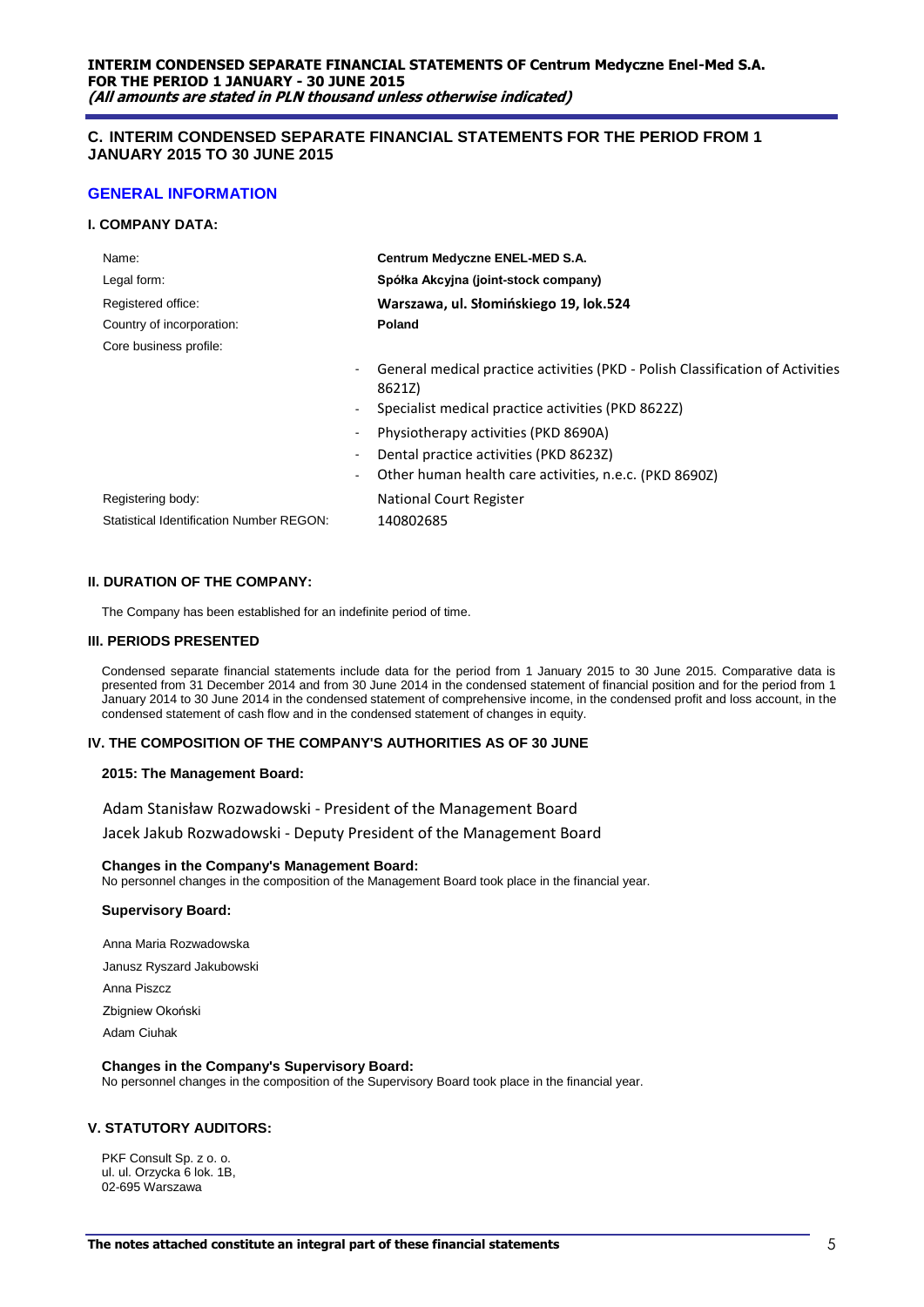## **VI. MAJOR SHAREHOLDERS:**

As of 30 June 2015 the shareholders holding more than 5% of votes at the General Meeting of Shareholders were:

| <b>Shareholders</b>              | Number of shared | Share value | Share in the<br>share capital% | Number of votes | Share in the total<br>number of votes<br>at the General<br><b>Meeting of</b><br>Shareholders (%) |
|----------------------------------|------------------|-------------|--------------------------------|-----------------|--------------------------------------------------------------------------------------------------|
| Adam Rozwadowski                 | 7,124,000        | 7,124       | 30.23                          | 7,124,000       | 30.23                                                                                            |
| Anna Rozwadowska                 | 7,123,950        | 7,124       | 30.23                          | 7,123,950       | 30.23                                                                                            |
| Generali OFE (Open Pension Fund) | 2,377,000        | 2,377       | 10.09                          | 2,377,000       | 10.09                                                                                            |
| OFE PZU "Złota Jesień"           | 1,778,000        | 1.778       | 7.54                           | 1,778,000       | 7.54                                                                                             |
| Other                            | 5,163,950        | 5,164       | 21.91                          | 5,163,950       | 21.91                                                                                            |
| <b>Total</b>                     | 23,566,900       | 23,567      | 100                            | 23,566,900      | 100                                                                                              |

#### **VII. RELATED COMPANIES:**

- $\triangleright$  Enel Invest Sp. z o.o.<br> $\triangleright$  Enelbud Sp. z o.o.
- $\triangleright$  Enelbud Sp. z o.o.<br> $\triangleright$  Bonus Vitae Sp. z
- → Bonus Vitae Sp. z o.o.<br>→ Centrum Medvczne Er
- $\triangleright$  Centrum Medyczne Enel-Med Sp. z o.o.<br> $\triangleright$  Pro Care Sp. z o.o.
- Pro Care Sp. z o.o.



As of 30 June 2015 "Centrum Medyczne Enel-Med" Sp. z o.o. is a company personally related but not a subordinated entity.

As of the publication day of this report Centrum Medyczne ENEL-MED S.A. holds 100 shares in Enelbud Sp. z o.o., 100% of the share capital whilst Enel Invest Sp. z o.o. holds 100% of shares in "Centrum Medyczne Enel-Med" Sp. z o.o.

## **VIII. APPROVAL OF THE FINANCIAL STATEMENTS**

These interim condensed financial statements were approved for publication by the Management Board on 31 August 2015.

## **INTERIM CONDENSED SEPARATE FINANCIAL STATEMENTS of Centrum Medyczne Enel-Med S.A.**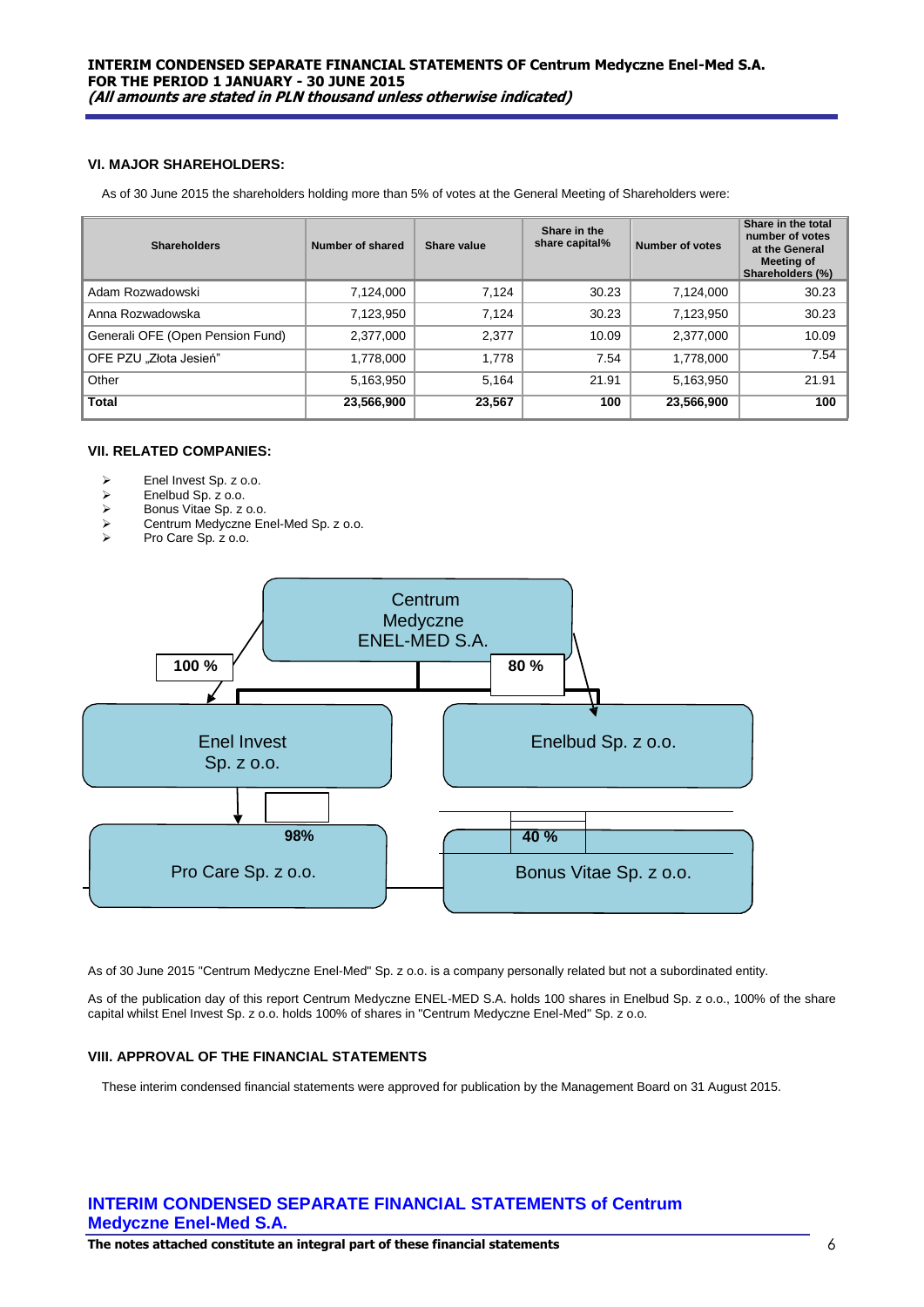## **Interim condensed profit and loss account**

|                                                                         | for the period          | for the period          |
|-------------------------------------------------------------------------|-------------------------|-------------------------|
|                                                                         | 1 January 2015 -        | 1 January 2014 -        |
|                                                                         | 30 June 2015<br>114,505 | 30 June 2014<br>105,021 |
| Sales revenue                                                           |                         |                         |
| Revenue from sales of products                                          | 114,505                 | 105,021                 |
| Revenue from sales of services                                          |                         |                         |
| Revenue from sales of goods and materials                               |                         |                         |
| Cost of products, goods and materials sold                              | 105,014                 | 95,666                  |
| Production costs of products and services sold                          | 105,014                 | 95,666                  |
| Value of goods and materials sold                                       |                         |                         |
| Gross profit (loss) on sales                                            | 9,491                   | 9,355                   |
| Difference in distribution of non-cash assets to owners                 |                         |                         |
| Other operating revenue                                                 | 503                     | 39,257                  |
| Sales costs                                                             | 4,040                   | 3,731                   |
| Overhead                                                                | 3,462                   | 3,506                   |
| Research and development expenditures                                   |                         |                         |
| Other operating costs                                                   | 590                     | 6,643                   |
| <b>Operating profit (loss)</b>                                          | 1,902                   | 34,731                  |
| Financial income                                                        | 111                     | 4,058                   |
| Financial costs                                                         | 576                     | 856                     |
| Share in net profit (loss) of entities measured under the equity method |                         |                         |
| Pre-tax profit (loss)                                                   | 1,437                   | 37,933                  |
| Income tax                                                              | 433                     | -876                    |
| Net profit (loss) on continuing operation                               | 1,004                   | 38,809                  |
| Profit (loss) on discontinued operation                                 |                         |                         |
| Net profit (loss)                                                       | 1,004                   | 38,809                  |
|                                                                         |                         |                         |
| Net profit (loss) per share (in PLN)                                    | 0.04                    | 1.65                    |
| Basic for the financial period                                          | 0.04                    | 1.65                    |
| Diluted for the financial period                                        | 0.04                    | 1.65                    |
| Net profit (loss) per share on continuing operation (in PLN)            | 0.04                    | 1.65                    |
| Basic for the financial period                                          | 0.04                    | 1.65                    |
| Diluted for the financial period                                        | 0.04                    | 1.65                    |
| Net profit (loss) per share on discontinued operation (in PLN)          | 0.00                    | 0.00                    |

**Warsaw, 27 August 2015, Signatures of Members of the Management Board:**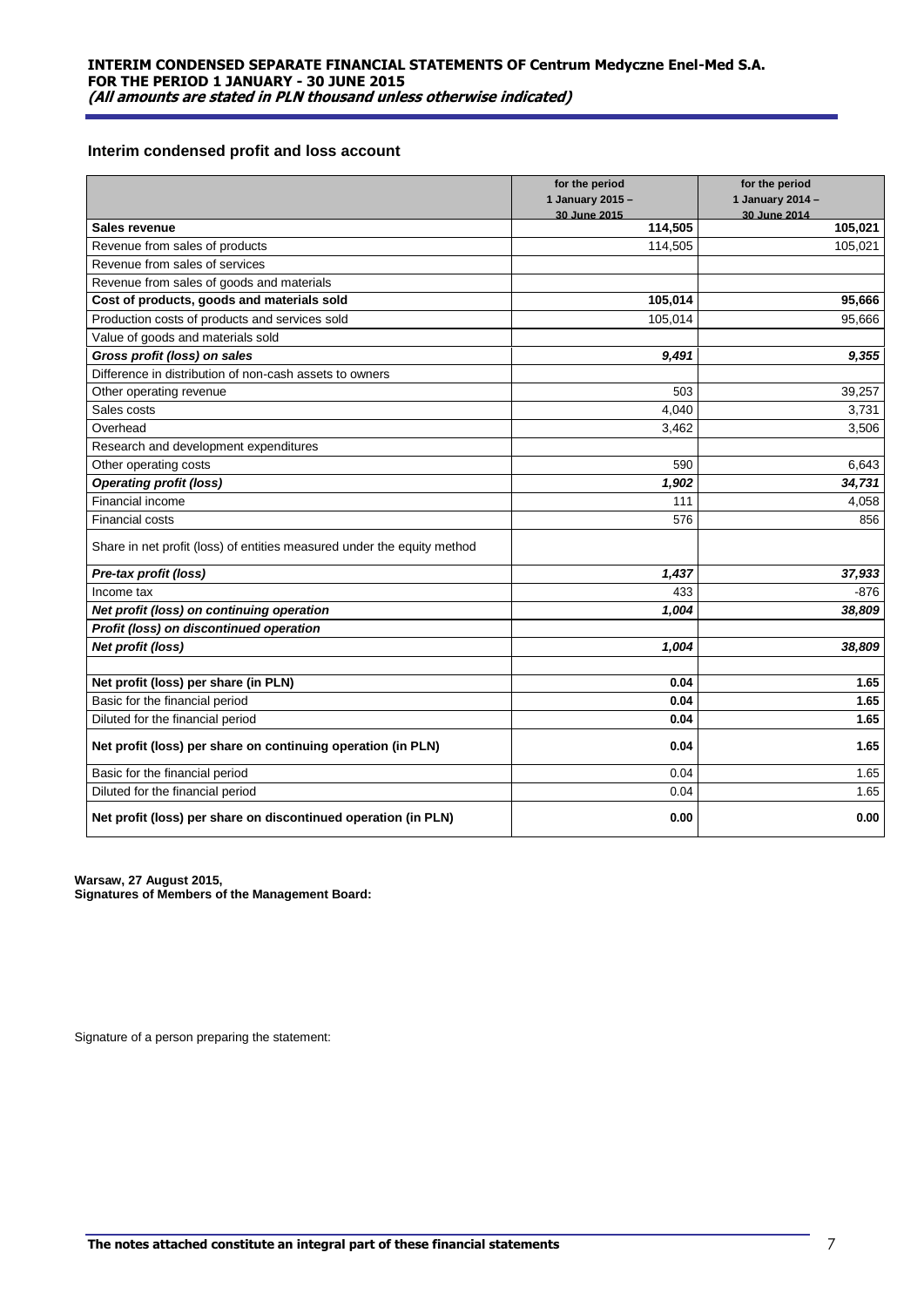## **Interim condensed statement of comprehensive income**

|                                                                                                                      | for the period<br>1 January 2015 -<br>30 June 2015 | for the period<br>1 January 2014 -<br>30 June 2014 |
|----------------------------------------------------------------------------------------------------------------------|----------------------------------------------------|----------------------------------------------------|
| Net profit (loss)                                                                                                    | 1,004                                              | 38,809                                             |
| Exchange differences in the translation of foreign operations                                                        |                                                    |                                                    |
| Exchange differences in the translation of entities measured under the<br>equity method                              |                                                    |                                                    |
| Net loss on the hedge of net investments in foreign operations                                                       |                                                    |                                                    |
| Revaluation of tangible fixed assets                                                                                 |                                                    |                                                    |
| Net change in the fair value of financial assets available for sale                                                  |                                                    |                                                    |
| Net change in the fair value of available-for-sale financial assets<br>reclassified to profit or loss for the period |                                                    |                                                    |
| The effective portion of changes in fair value of cash flow hedges                                                   |                                                    |                                                    |
| Net change in the fair value of cash flow hedges reclassified to profit or<br>loss for the period                    |                                                    |                                                    |
| Actuarial gains (losses) in defined benefit plans                                                                    |                                                    |                                                    |
| Income tax related to items of other comprehensive income                                                            |                                                    |                                                    |
| Total comprehensive income                                                                                           | 1,004                                              | 38,809                                             |

**Warsaw, 27 August 2015,**

**Signatures of Members of the Management Board:**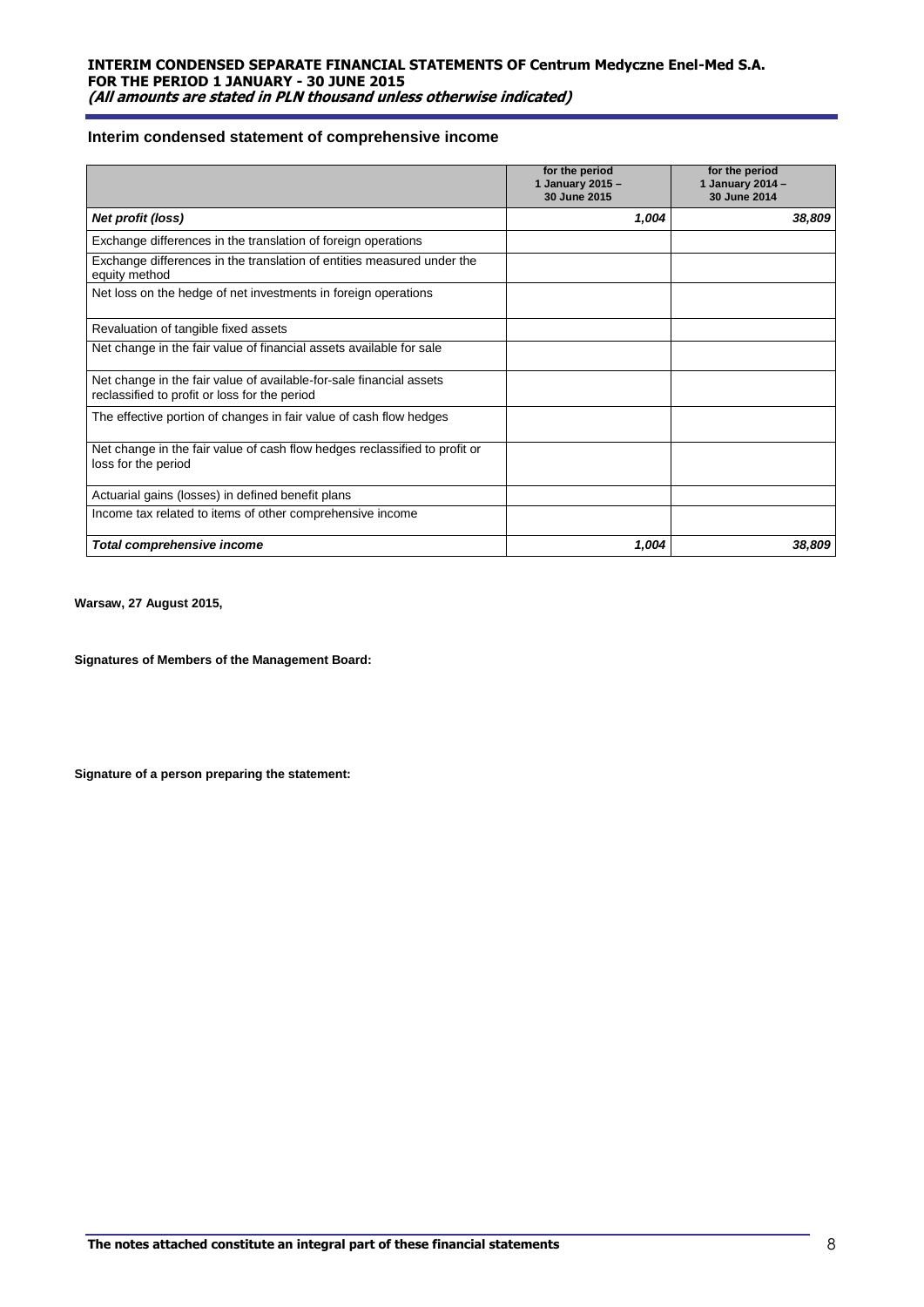## **Interim condensed statement of financial position**

|                                                                | as of<br>30 June 2015 | as of<br>31 December 2014 | as of<br>30 June 2014 |
|----------------------------------------------------------------|-----------------------|---------------------------|-----------------------|
| <b>Fixed assets</b>                                            | 150,209               | 149,241                   | 147,034               |
| Tangible fixed assets                                          | 94.394                | 93,387                    | 87,322                |
| Intangible assets                                              | 2,980                 | 3,094                     | 2,826                 |
| Investment property                                            |                       |                           |                       |
| Investments in subsidiaries                                    | 51,640                | 51,640                    | 51,640                |
| Available-for-sale financial assets                            |                       |                           |                       |
| Other financial assets                                         |                       |                           | 4,146                 |
| Deferred tax assets                                            |                       |                           |                       |
| Other fixed assets                                             | 1,195                 | 1,120                     | 1,099                 |
| <b>Current assets</b>                                          | 24,493                | 18,441                    | 12,232                |
| Inventory                                                      | 1,890                 | 1,496                     | 949                   |
| Trade receivables                                              | 11,034                | 10,872                    | 9,290                 |
| Income tax receivables                                         |                       |                           |                       |
| Other receivables                                              | 515                   | 500                       | 366                   |
| Available-for-sale financial assets                            |                       |                           |                       |
| Financial assets measured at fair value through profit or loss |                       |                           |                       |
| Other financial assets                                         | 4,268                 | 4,401                     |                       |
| Prepayments and Accruals                                       | 1,969                 | 812                       | 1,219                 |
| Cash and cash equivalents                                      | 4,817                 | 360                       | 409                   |
| Assets classified as held for sale                             |                       |                           |                       |
| <b>TOTAL ASSETS</b>                                            | 174,702               | 167,683                   | 159,265               |

**Warsaw, 27 August 2015**

**Signatures of Members of the Management Board:**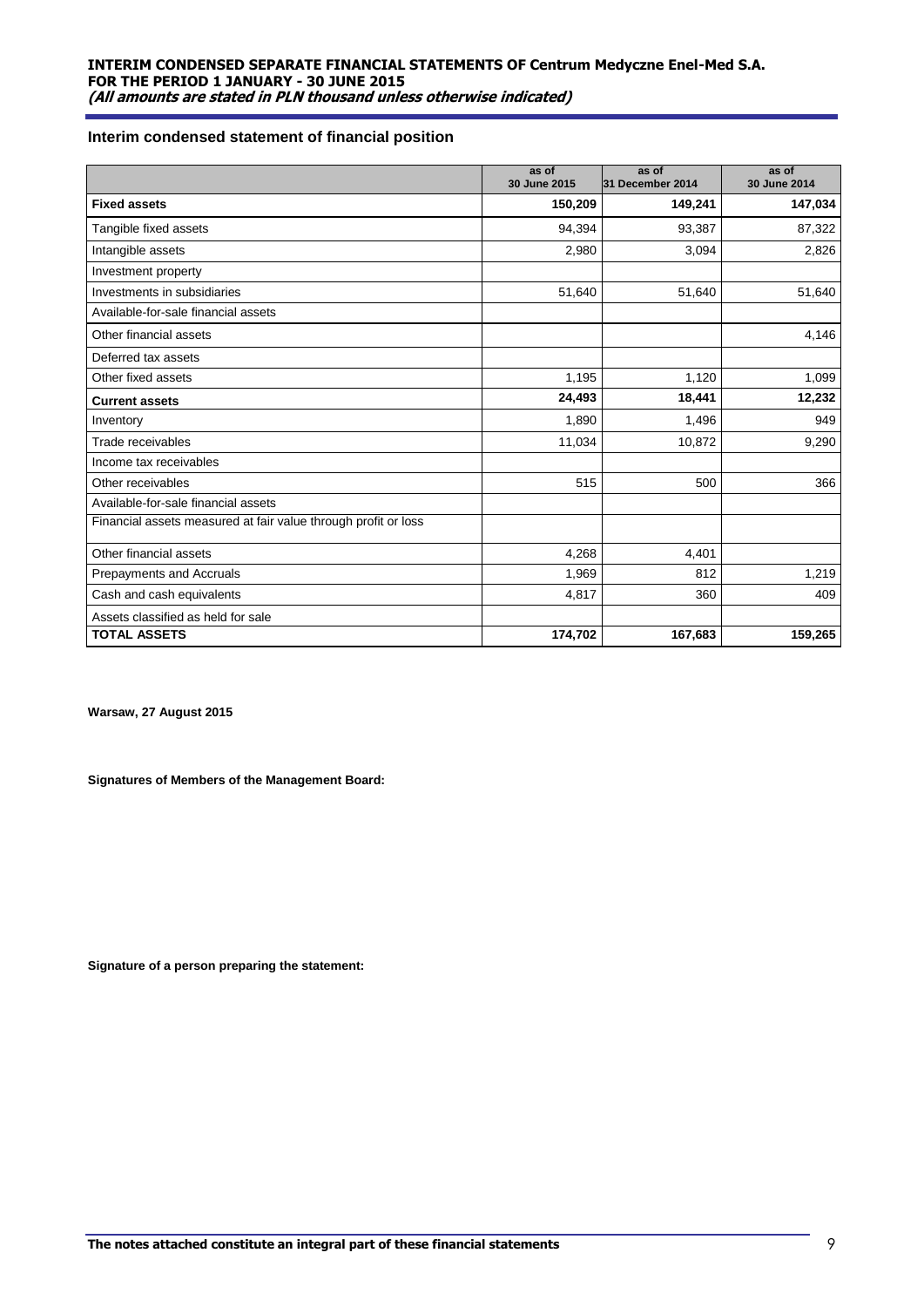| <b>LIABILITIES</b>                                                    | as of<br>30 June 2015 | as of<br>31 December 2014 | as of<br>30 June 2014 |
|-----------------------------------------------------------------------|-----------------------|---------------------------|-----------------------|
| <b>Equity</b>                                                         | 106,542               | 107,895                   | 105,255               |
| Share capital                                                         | 23,567                | 23,567                    | 23,567                |
| Supplementary capital from the sale of shares at premium              | 24,886                | 24,886                    | 24,886                |
| Own shares                                                            |                       |                           |                       |
| Other capitals                                                        | 44,665                | 5,573                     | 5,573                 |
| Undistributed profit                                                  | 12,420                | 12,420                    | 12,420                |
| Financial result for the current period                               | 1,004                 | 41,449                    | 38,809                |
| Long-term liabilities                                                 | 20,536                | 17,183                    | 21,806                |
| Credits and loans                                                     | 13,593                | 10,119                    | 14,113                |
| Other financial liabilities                                           | 1,664                 | 2,194                     | 2,468                 |
| Other long-term liabilities                                           | 22                    | 22                        | 1,324                 |
| Deferred tax liability                                                | 4,965                 | 4,532                     | 3,686                 |
| Deferred income                                                       |                       | 24                        | 26                    |
| Provision for pensions and similar benefits                           | 292                   | 292                       | 189                   |
| Other provisions                                                      |                       |                           |                       |
| <b>Short-term liabilities</b>                                         | 47,624                | 42,605                    | 32,205                |
| Credits and loans                                                     | 22,746                | 16,498                    | 10,832                |
| Other financial liabilities                                           | 1,246                 | 1,243                     | 1,465                 |
| <b>Trade liabilities</b>                                              | 16,896                | 18,377                    | 13,735                |
| Current income tax liabilities                                        |                       |                           |                       |
| <b>Other liabilities</b>                                              | 5,135                 | 4,510                     | 4,462                 |
| Deferred income                                                       | 79                    | 224                       | 471                   |
| Provision for pensions and similar benefits                           | 1,522                 | 1,723                     | 1,240                 |
| Other provisions                                                      |                       | 30                        |                       |
| Liabilities directly related to assets classified as<br>held for sale |                       |                           |                       |
| <b>TOTAL LIABILITIES</b>                                              | 174,702               | 167,683                   | 159,265               |

**Warsaw, 27 August 2015,** 

**Signatures of Members of the Management Board:**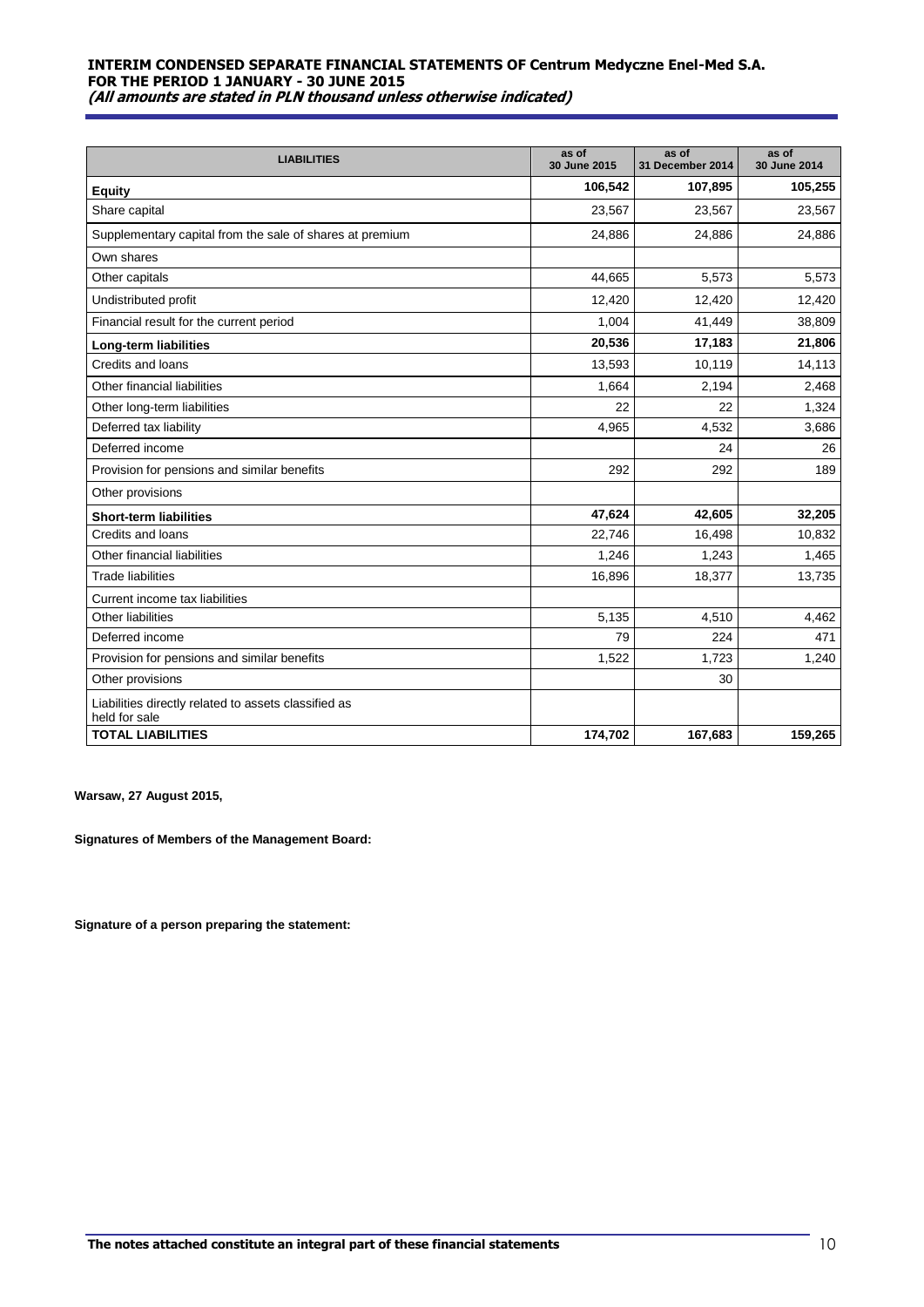**Interim condensed statement of changes in equity**

|                                                     | <b>Share capital</b> | Supplementary capital from the sale<br>of shares at premium | Own<br>shares | Other<br>capitals | <b>Undistributed profit</b> | <b>Financial result for</b><br>the current period | <b>Total</b><br>equity |
|-----------------------------------------------------|----------------------|-------------------------------------------------------------|---------------|-------------------|-----------------------------|---------------------------------------------------|------------------------|
|                                                     |                      | twelve month period ended on 30 June 2015                   |               |                   |                             |                                                   |                        |
| Equity as of 1 January 2015                         | 23,567               | 24,886                                                      |               | 5,573             | 53,869                      |                                                   | 107,895                |
| Amendments to the accounting<br>principles (policy) |                      |                                                             |               |                   |                             |                                                   |                        |
| Adjustments due to fundamental<br>errors            |                      |                                                             |               |                   |                             |                                                   |                        |
| <b>Equity after adjustments</b>                     | 23,567               | 24,886                                                      |               | 5,573             | 53,869                      |                                                   | 107,895                |
| Issue of shares                                     |                      |                                                             |               |                   |                             |                                                   |                        |
| Costs of shares issued                              |                      |                                                             |               |                   |                             |                                                   |                        |
| Share-based payments                                |                      |                                                             |               |                   |                             |                                                   |                        |
| Net profit distribution                             |                      |                                                             |               | 39,092            | $-39.092$                   |                                                   |                        |
| Dividend payout                                     |                      |                                                             |               |                   | $-2,357$                    |                                                   | $-2,357$               |
| Total comprehensive income                          |                      |                                                             |               |                   |                             | 1,004                                             | 1,004                  |
| Equity as of 30 June 2015                           | 23,567               | 24,886                                                      |               | 44,665            | 12,420                      | 1,004                                             | 106,542                |
|                                                     |                      | twelve month period ended on 31 December 2014               |               |                   |                             |                                                   |                        |
| Equity as of 1 January 2014                         | 23,567               | 24,886                                                      |               | 5,106             | 12,887                      |                                                   | 66,446                 |
| Amendments to the accounting<br>principles (policy) |                      |                                                             |               |                   |                             |                                                   |                        |
| Adjustments due to fundamental<br>errors            |                      |                                                             |               |                   |                             |                                                   |                        |
| <b>Equity after adjustments</b>                     | 23,567               | 24,886                                                      |               | 5,106             | 12,887                      |                                                   | 66,446                 |
| Issue of shares                                     |                      |                                                             |               |                   |                             |                                                   |                        |
| Costs of shares issued                              |                      |                                                             |               |                   |                             |                                                   |                        |
| Share-based payments                                |                      |                                                             |               |                   |                             |                                                   |                        |
| Net profit distribution                             |                      |                                                             |               | 467               | $-467$                      |                                                   |                        |
| Dividend payout                                     |                      |                                                             |               |                   |                             |                                                   |                        |
| Total comprehensive income                          |                      |                                                             |               |                   |                             | 41,449                                            | 41,449                 |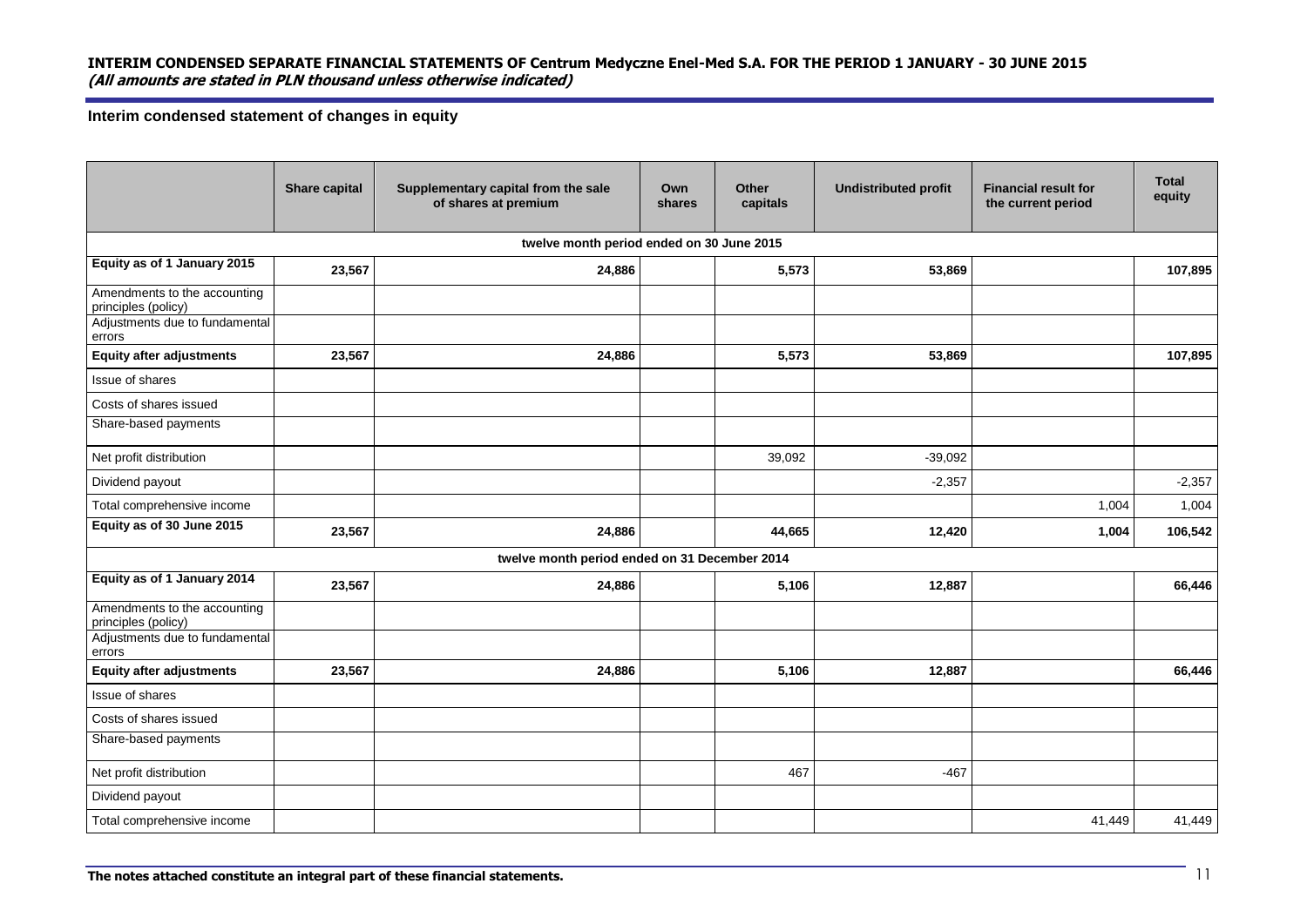| Equity as of 31 December<br>2014                    | 23,567 | 24,886                                    | 5,573 | 12,420 | 41,449 | 107,895 |
|-----------------------------------------------------|--------|-------------------------------------------|-------|--------|--------|---------|
|                                                     |        | twelve month period ended on 30 June 2014 |       |        |        |         |
| Equity as of 1 January 2014                         | 23,567 | 24,886                                    | 5,106 | 12,887 |        | 66,446  |
| Amendments to the accounting<br>principles (policy) |        |                                           |       |        |        |         |
| Adjustments due to fundamental<br>errors            |        |                                           |       |        |        |         |
| <b>Equity after adjustments</b>                     | 23,567 | 24,886                                    | 5,106 | 12,887 |        | 66,446  |
| Issue of shares                                     |        |                                           |       |        |        |         |
| Costs of shares issued                              |        |                                           |       |        |        |         |
| Share-based payments                                |        |                                           |       |        |        |         |
| Net profit distribution                             |        |                                           | 467   | $-467$ |        |         |
| Dividend payout                                     |        |                                           |       |        |        |         |
| Total comprehensive income                          |        |                                           |       |        | 38,809 | 38,809  |
| Equity as of 30 June 2014                           | 23,567 | 24,886                                    | 5,573 | 12,420 | 38,809 | 105,255 |

**Warsaw, 27 August 2015,** 

**Signatures of Members of the Management Board:**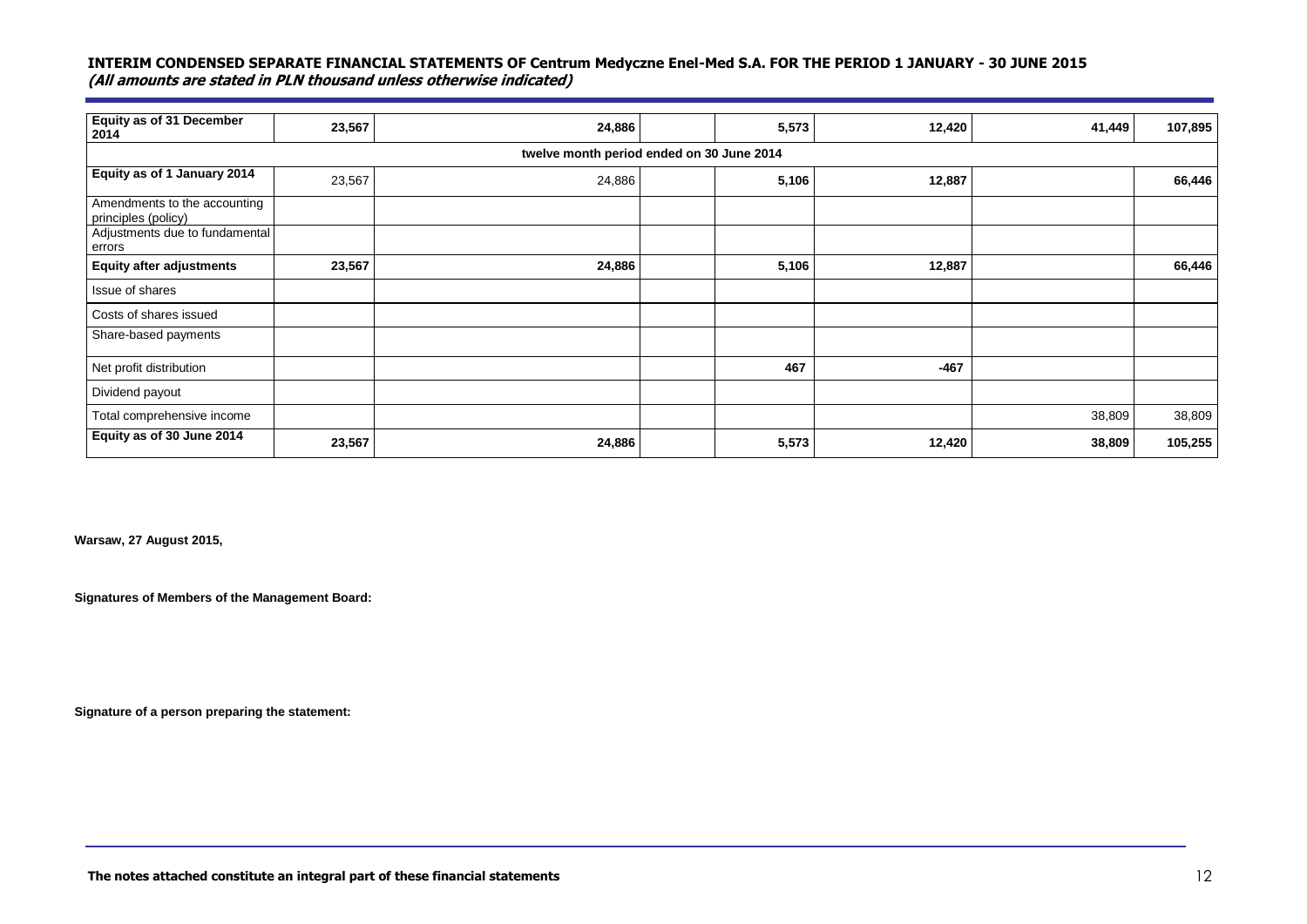#### **Interim condensed statement of cash flow**

|                                                                                                  | for the period<br>1 January 2015 -<br>30 June 2015 | for the period<br>1 January 2014 -<br>30 June 2014 |
|--------------------------------------------------------------------------------------------------|----------------------------------------------------|----------------------------------------------------|
| <b>OPERATING ACTIVITIES</b>                                                                      |                                                    |                                                    |
| Pre-tax profit / loss                                                                            | 1,437                                              | 37,933                                             |
| Total adjustments:                                                                               | 6,767                                              | $-29,762$                                          |
| Depreciation and amortisation                                                                    | 5,104                                              | 5,017                                              |
| Foreign exchange gains (losses)                                                                  |                                                    |                                                    |
| Interest and profit sharing (dividends)                                                          | 470                                                | 677                                                |
| Investment profit (loss)                                                                         | 279                                                | $-36,209$                                          |
| Movement in provisions                                                                           | $-90$                                              | $-1,993$                                           |
| Movement in inventory                                                                            | $-394$                                             | -90                                                |
| Movement in receivables                                                                          | $-335$                                             | -589                                               |
| Movement in liabilities, excluding loans and credits                                             | 3,446                                              | 424                                                |
| Movement in other assets                                                                         | $-1,744$                                           | 3,098                                              |
| Other adjustments                                                                                | 31                                                 | -97                                                |
| Cash from operating activities                                                                   | 8,204                                              | 8,170                                              |
| Income tax (paid) / refunded                                                                     |                                                    |                                                    |
| A. Net cash flow from operating activities                                                       | 8,204                                              | 8,170                                              |
| <b>INVESTING ACTIVITIES</b>                                                                      |                                                    |                                                    |
| <b>Inflow</b>                                                                                    | 245                                                | 170                                                |
| Disposal of intangible assets and tangible fixed assets                                          | 45                                                 | 170                                                |
| Disposal of investments in immovable property                                                    |                                                    |                                                    |
| Disposal of financial assets                                                                     |                                                    |                                                    |
| Other investment inflows                                                                         |                                                    |                                                    |
| Repayment of long-term loans granted                                                             | 200                                                |                                                    |
| Outflow                                                                                          | 10,203                                             | 3,095                                              |
| Purchase of intangible and tangible fixed assets                                                 | 10,203                                             | 2,745                                              |
| Purchase of investments in immovable property                                                    |                                                    |                                                    |
| Expenditures on financial assets                                                                 |                                                    |                                                    |
| Other investment outflows                                                                        |                                                    | 350                                                |
| B. Net cash flow from investing activities                                                       | $-9,958$                                           | $-2,925$                                           |
| <b>FINANCING ACTIVITIES</b>                                                                      |                                                    |                                                    |
| <b>Inflow</b>                                                                                    | 10,610                                             | 2,070                                              |
| Net inflow from the issuing of shares and other capital instruments<br>and capital contributions |                                                    |                                                    |
| Credits and loans                                                                                | 10,610                                             | 1,973                                              |
| Issue of debt securities                                                                         |                                                    |                                                    |
| Other financial inflows                                                                          |                                                    | 97                                                 |
| <b>Outflow</b>                                                                                   | 7,542                                              | 6,615                                              |
| Purchase of own shares                                                                           |                                                    |                                                    |
| Dividends and other payments to shareholders                                                     | 2,357                                              |                                                    |
| Outflow under distribution of profit other than payments to shareholders                         |                                                    |                                                    |
| Repayment of credits and loans                                                                   | 4,039                                              | 4,612                                              |
| Redemption of debt securities                                                                    |                                                    |                                                    |
| Under other financial liabilities                                                                |                                                    |                                                    |
| Payments under financial lease contracts                                                         | 655                                                | 1,120                                              |
| Interest                                                                                         | 460                                                | 883                                                |
| Other financial outflows                                                                         | 31                                                 |                                                    |
| C. Net cash flow from financing activities                                                       | 3,068                                              | -4,545                                             |
| D. Total net cash flow                                                                           | 1,314                                              | 701                                                |
| E. Balance sheet change in cash and cash equivalents, including:                                 | 1,314                                              | 701                                                |

The notes attached constitute an integral part of these financial statements. **The notes attached constitute an integral part of these financial statements.** 13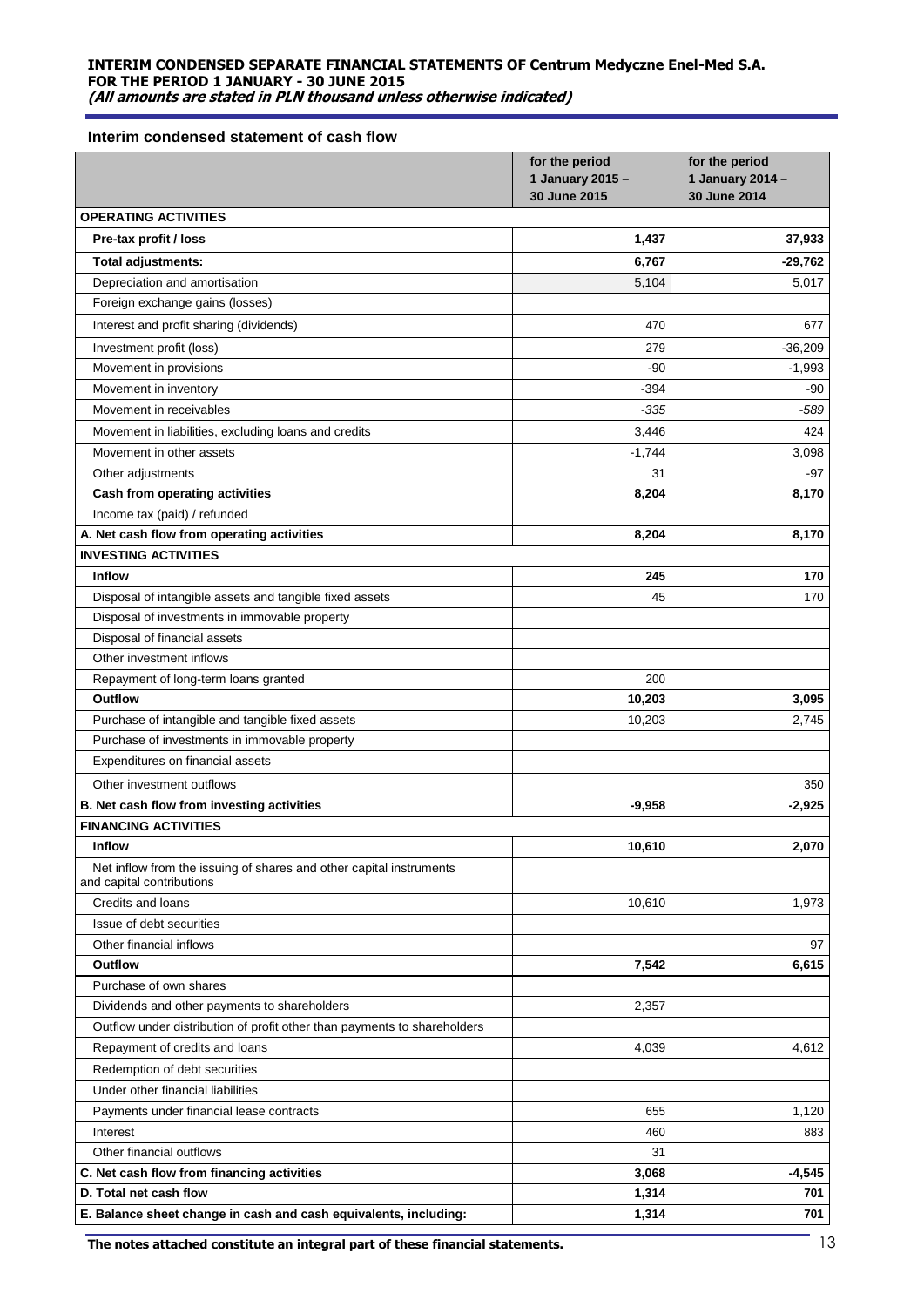| - change in cash and cash equivalents due to foreign exchange differences |          |          |
|---------------------------------------------------------------------------|----------|----------|
| F. Opening balance of cash and cash equivalents                           | -8.166   | -3.236   |
| G. Closing balance of cash and cash equivalents                           | $-6.852$ | $-2.535$ |

**Warsaw, 27 August 2015,** 

**Signatures of Members of the Management Board:**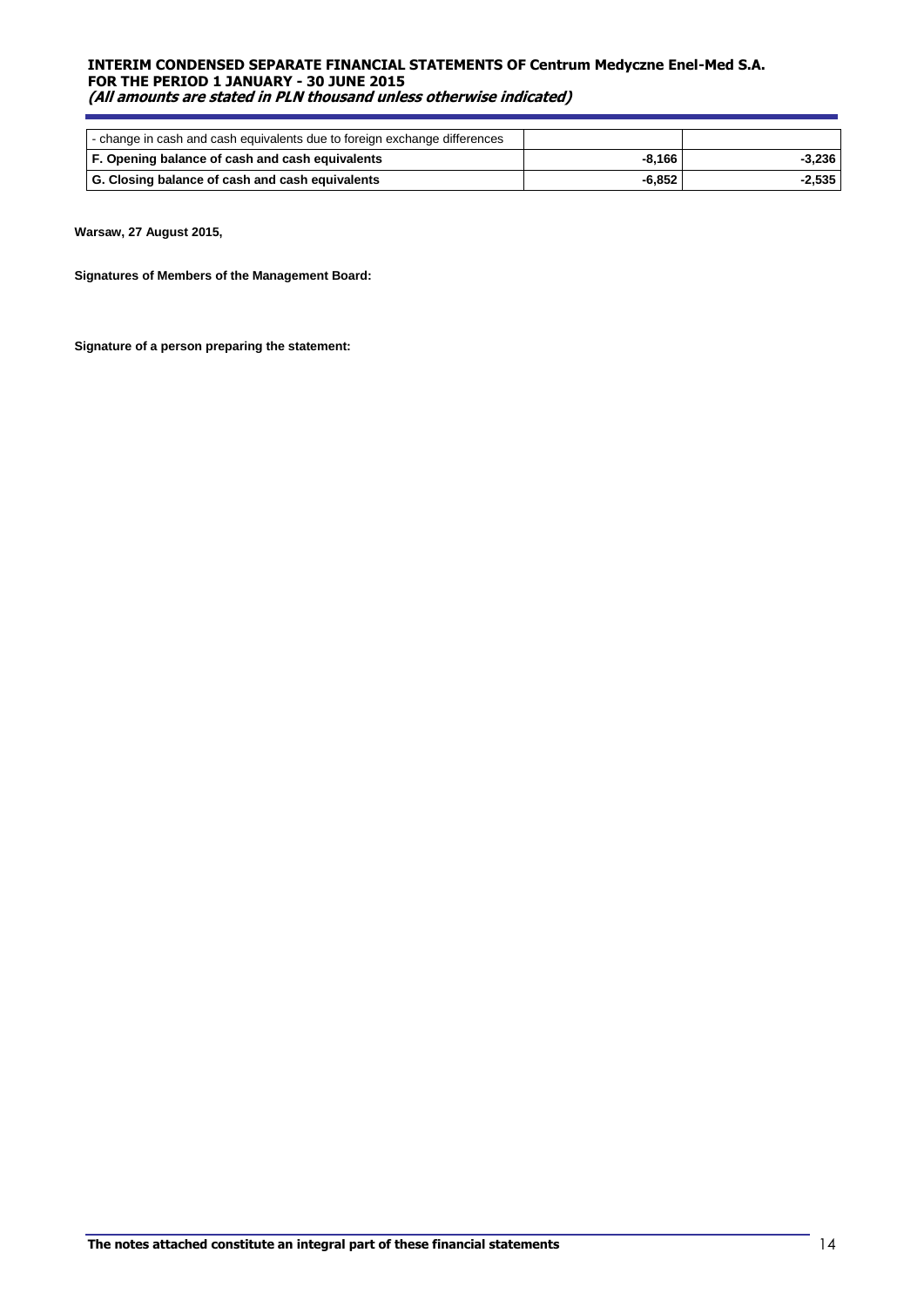## **EXPLANATORY NOTES TO THE INTERIM CONDENSED FINANCIAL STATEMENTS**

#### **I. COMPLIANCE WITH THE INTERNATIONAL FINANCIAL REPORTING STANDARDS**

These interim condensed consolidated financial statements have been prepared in accordance with International Accounting Standard No. 34 "Interim Financial Reporting" and in accordance with the relevant International Financial Reporting Standards (IFRS) applicable to the interim financial reporting approved by the International Accounting Standards Board (IASB) and the International Financial Reporting Interpretations Committee (IFRIC) in a form as endorsed by the European Union and applicable as of 30 June 2015.

Comparative financial data for the period of 6 months ending on 30 June 2015 has been compiled using the same basis of preparation as used for the financial statements.

In preparing the interim consolidated financial statements the entity applies the same accounting principles as in the annual consolidated financial statements, except for amendments to the standards and new standards and interpretations approved by the European Union applicable to reporting periods commencing on or after 1 January 2015:

- Amendments to IFRS (2010-2012) changes in the procedures for annual improvements to IFRS,
- Amendments to IFRS (2011-2013) changes in the procedures for annual improvements to IFRS,
- Amendments to IAS 19 "Defined Benefit Plans: Employee Contributions":

In 2015 the Group adopted all the new and approved standards and interpretations issued by the International Accounting Standards Board and the International Financial Reporting Interpretations Committee approved for use in the EU, applicable to its operations and binding for reporting periods from 1 January 2014.

The adoption of the above-mentioned standards has neither changed the Group's accounting policy nor data presentation in the financial statements.

These interim condensed separate financial statements of the Company should be read in conjunction with the interim condensed consolidated financial statements approved for publication by the Management Board and published on the same day as the separate financial statements in order to provide complete information on the group's assets and financial position as of 30 June 2015 and the financial result for the period from 1 January to 30 June 2015 in accordance with the International Financial Reporting Standards approved by the European Union.

Standards and interpretations already approved by IASB but not yet endorsed for use by the European Union.

a) IFRS 9 "Financial Instruments" (as of 12 November 2009 as amended to IFRS 9 and IFRS 7 as of 16 December 2011) - in effect for reporting periods commencing on or after 1 January 2018

The new standard replaces the guidelines included in IAS 39 Financial Instruments: recognition and measurement, classification and measurement of financial assets. This standard eliminates existing IAS 39 categories held to maturity, available-for-sale, loans and receivables. Upon initial recognition financial assets will be classified to one of two categories.

- financial assets measured at amortised cost; or
- financial assets measured at fair value

Financial assets are measured according to amortised cost if the following two conditions are met: assets are held within a business model whose objective is to hold assets in order to collect the contractual cash flows; and the contractual terms give rise, on specified dates, to cash flows that are solely payments of principal and interest on the principal outstanding.

Gains and losses on financial assets measured at fair value are recognised in the financial result for the current period, except for situations where an investment in a financial instrument is not held for trading. IFRS 9 allows an entity to choose to measure such financial instruments upon their initial recognition at fair value through other comprehensive income. The decision is irreversible. This choice can be made for each instrument separately. Amounts recognised in other comprehensive income may not subsequently be reclassified to profit or loss account.

b) "Amendments to IFRS (2012-2014) - changes in the procedures for annual improvements to IFRS - in effect for reporting periods commencing on or after 1 July 2016.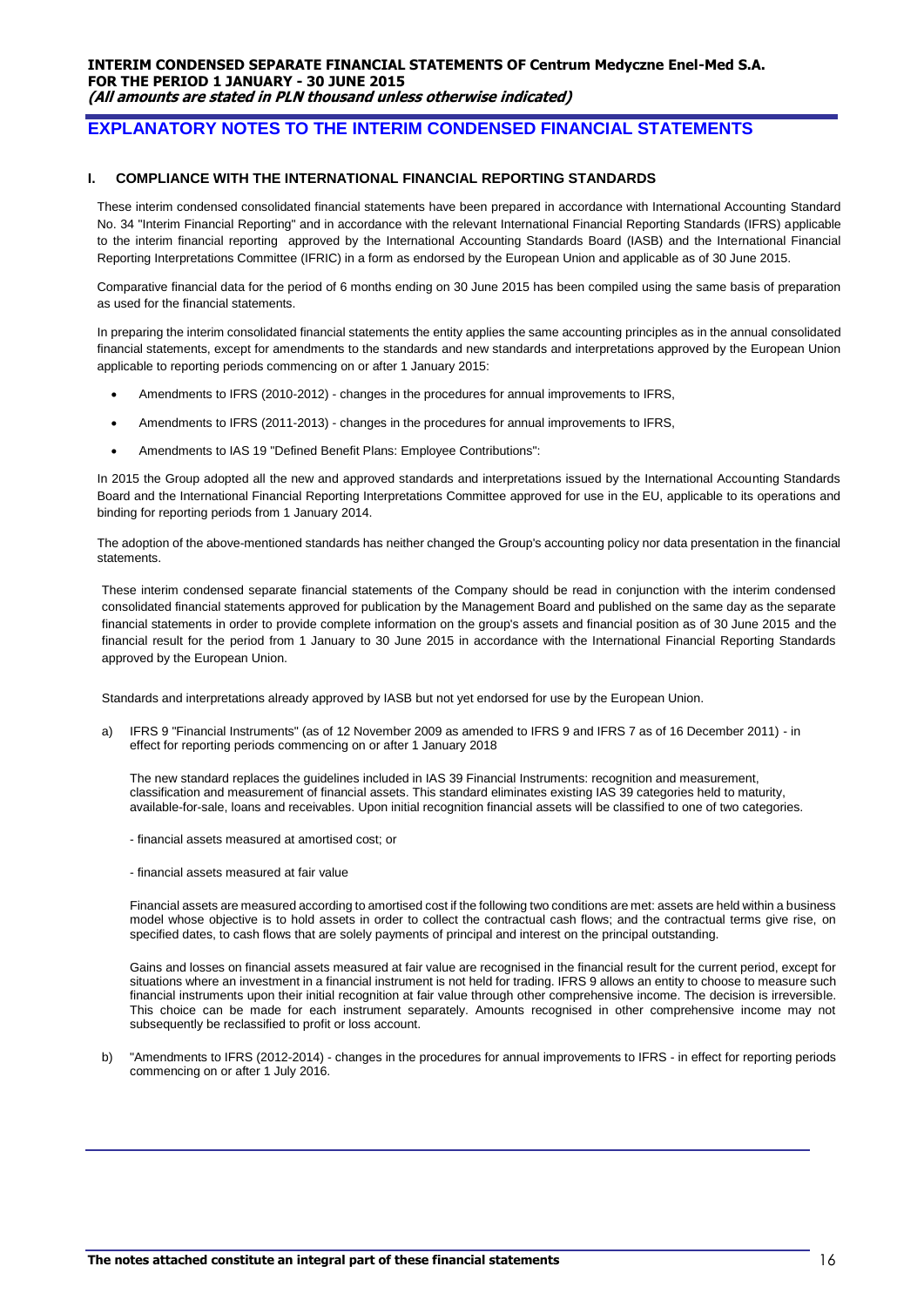c).IFRS 14: Activities covered by price regulation; regulatory deferral accounts - in effect for reporting periods commencing on or after 1 January 2016

This standard was published under a larger project Rate-regulated activities devoted to the comparability of financial statements of entities operating in areas where prices are regulated by specific regulatory or supervisory bodies (depending on the jurisdiction, such areas often cover distribution of electricity and heat, sale of electricity and gas, telecommunication services, etc.).

IFRS 14 does not refer broadly to accounting principles for rate-regulated activities, but only determines the principles for the demonstration of items representing revenue or costs which are eligible to be recognised as a result of the current legislation to regulate prices and that in the light of other IFRS do not meet the conditions for recognition as assets or liabilities.

Application of IFRS 14 is permitted if the entity runs activities covered by prices regulation and in financial statements prepared in compliance with previously applied accounting principles it presented amounts eligible to be recognised as "regulatory deferral accounts".

Pursuant to the published IFRS 14, such positions should, however, be subject to presentation in a separate reporting item of the statement of financial position (balance sheet) in assets and liabilities respectively. These items are not subject to division into current and fixed assets and are not referred to as assets or liabilities. Therefore, "deferred items" reported under assets are referred to as "regulatory deferral account debit balances", whilst those which are reported under liabilities - as "regulatory deferral account credit balances".

In the statement of profit or loss and other comprehensive income the entities should report net changes in "deferred items" in a section devoted to other comprehensive income and profit or loss section respectively (or in a separate statement of profit or loss).

d) IFRS 15 "Revenue from Contracts with Customers" – in effect for reporting periods commencing on or after 1 January 2018

IFRS 15 specifies how and when to recognize revenue, as well as requires entities to apply IFRS relevant disclosures. This standard introduces a single, principle based five-step model to be applied to all contracts with customers while recognizing revenue.

e) Amendment to IAS 16 "Tangible fixed assets" and IAS 41 "Agriculture" - Bearer Plants - in effect for reporting periods commencing on or after 1 January 2016.

The change means that bearer plants currently covered by the standard IAS 41 Agriculture, were recognised based on regulations of IAS 16 Tangible fixed assets, i.e. they should be accounted for under the cost model (production cost) or the model based on revaluation. Pursuant to IAS 41 all biological assets used in agricultural activity are valued at fair value diminished by estimated costs connected with sale.

f) Amendment to IAS 16 Tangible fixed assets and IAS 38 Intangible assets: Explanations concerning acceptable depreciation methods (tangible fixed assets and intangible assets) - apply to reporting periods commencing on or after 1 January 2016

In relation to the depreciation of fixed assets it must be remembered that the method of depreciation should reflect the pattern of consumption of future economic benefits embodied in an asset by the business entity. In the amendment to IAS 16 it was added however, that the revenue-based method (depreciation write-downs made proportionally to the revenue generated by the entity from business activity in which specific fixed assets are used) is not appropriate. The IASB has clarified that the amount of revenue generated is influenced by a number of other factors including, for example, inflation which has absolutely nothing to do with the pattern of consumption of future economic benefits embodied in tangible fixed assets.

With respect to the intangible assets (within the framework of the amendment to IAS 38) it was revised, however, that under limited circumstances it can be acknowledged that the use of depreciation method based on revenue will be appropriate. This situation will occur if an entity demonstrates that there is a close relationship between revenue and the consumption of economic benefits embodied in an intangible asset and that a given intangible asset is expressed as the right to reach a certain amount of income (when the entity achieves specified income amount the given intangible asset expires) - right to extraction of gold from deposit until a specified income is reached serves as an example.

g) Amendment to IFRS 11 Joint arrangements: Accounting for interests in joint ventures and joint operations - applies to reporting periods commencing on or after 1 January 2016

This amendments introduces additional guidance for acquisitions (takeovers) of interest in a joint operation that constitutes a business as referred to in IFRS 3.

IFRS 11 states now that in such situation an entity shall, to the extent resulting from its interest in a joint operation, apply principles arising from IFRS 3 Business Combinations (as well as other IFRS not contradictory to requirements of IFRS 11) and disclose information required with respect to combinations. In part B of the standard more detailed guidelines concerning the way of presentation among others goodwill and goodwill impairment tests are presented.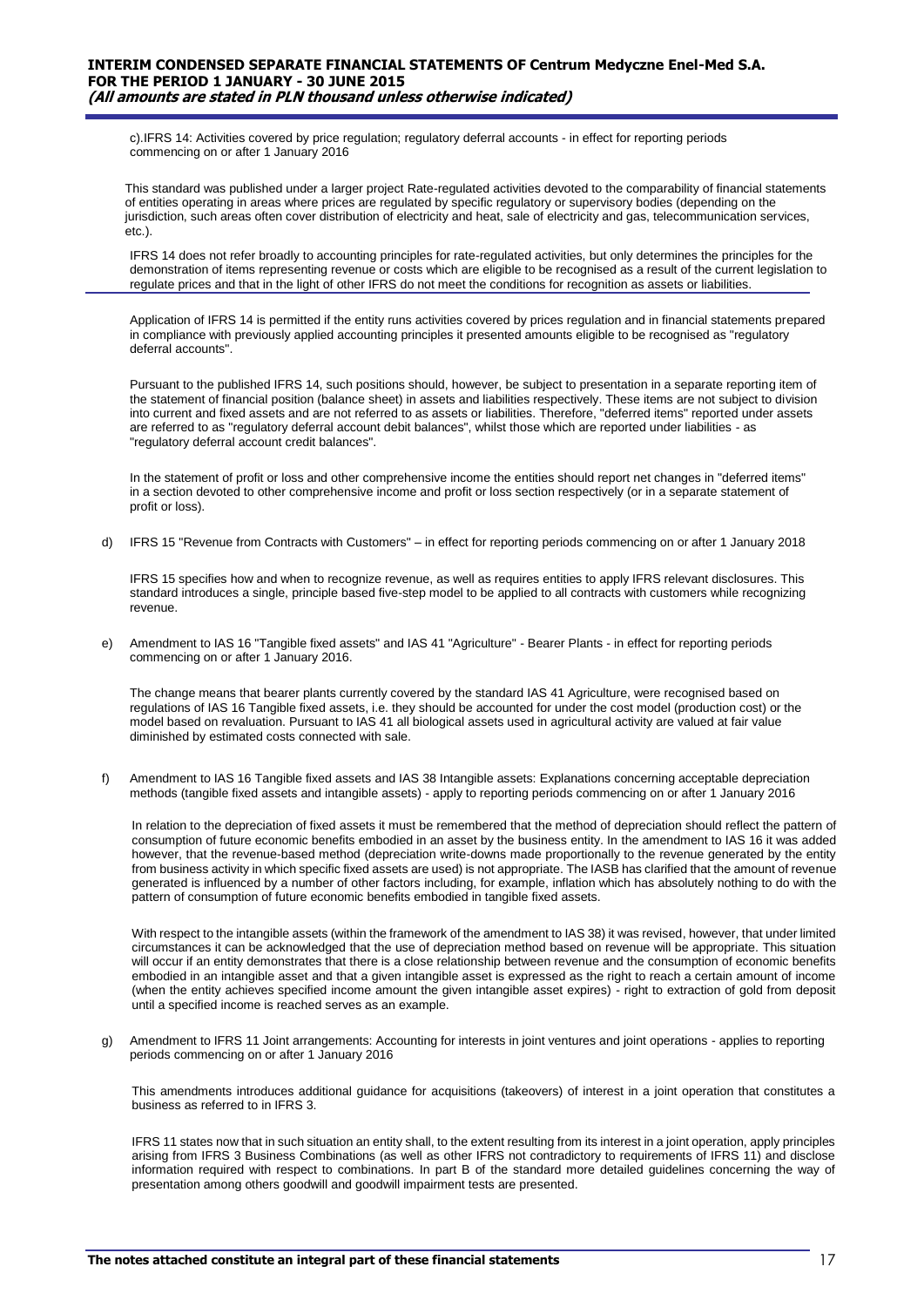h) Amendments to IAS 1 "Presentation of Financial Statements" - in effect for reporting periods commencing on or after 1 January 2016,

The amendments aim to encourage entities to use professional judgement to determine what information is to be disclosed in the financial statements and where and in what order to present the disclosures in the financial statements.

i) Amendment to IFRS 10 "Consolidated Financial Statements", IFRS 12 "Disclosure of Interests in Other Entities" and IAS 28 "Investments in Associates and Joint Ventures" - in effect for reporting periods commencing on or after 1 January 2016,

The amendments relate to investment units: application of the exemption from consolidation. They also introduce clarification with regard to the settlement of investment units.

j) Amendments to IAS 27 "Separate Financial Statements" - in effect for reporting periods commencing on or after 1 January 2016,

The amendments relate to the use of the equity method in separate financial statements. They aim to restore this method as an additional option accounting for investments in subsidiaries, joint ventures and associates.

k) Amendment to IFRS 10 "Consolidated Financial Statements" and IAS 28 "Investments in Associates and Joint Ventures" - in effect for reporting periods commencing on or after 1 January 2016 - delayed,

The amendments relate to the sale or contribution of assets between the investor and the associate or joint venture and explain that the recognition of gain or loss in transactions involving the associate or joint venture depends on whether sold or transferred assets would represent the undertaking.

The Company estimates that, the aforementioned standards and amendments to standards would not have had a significant influence on the financial statements if they were applied by the Company at the end of the reporting period.

#### **II. PRINCIPLES OF DRAWING UP INTERIM CONDENSED SEPARATE FINANCIAL STATEMENTS**

The data in these interim condensed financial statements is presented in Polish zloty (PLN), which is the Company's functional and presentation currency, rounded to the nearest thousand. The financial statements have been prepared on a historical cost basis, except for assets and liabilities measured in accordance with IAS 29 and except for assets and liabilities measured at fair value; derivatives, available-for-sale financial assets, financial assets measured at fair value with the impact on the financial result.

The interim condensed financial statements do not cover all the information and disclosures required in the annual consolidated financial statements and should be read in conjunction with the annual financial statements of the Company for 2014 including notes for the period of 12 months ending on 31 December 2014, prepared in accordance with IFRS approved by the European Union.

These interim condensed financial statements have not been audited by an independent statutory auditor. The financial statements for 2014 are the last financial statements that were subject to an audit by the independent statutory auditor.

These interim condensed financial statements were reviewed. The report on the review is published together with these statements.

## **III. ASSUMPTION OF CONTINUATION OF BUSINESS**

These interim condensed separate financial statements have been prepared based on the assumption that the Company will continue its business activity in the foreseeable future. As of the day of these financial statements' approval there are no circumstances indicating a threat to the continuation of the Company's operations.

#### **IV. INFORMATION ON THE SEASONAL OR CYCLICAL NATURE OF THE BUSINESS**

Sales of prepaid medical care packages to corporate clients are one of the pillars of the Company's business activity. The first half of the year is always a period of increased incidence rate, which results in the increased use of prepaid packages by corporate clients. Yet, between the end of January and the beginning of March, commercial patients and clients of insurance companies also use the Company's medical services which are settled based on the FFS (fee-for-service) principle. Consequently, this positively influences the financial result.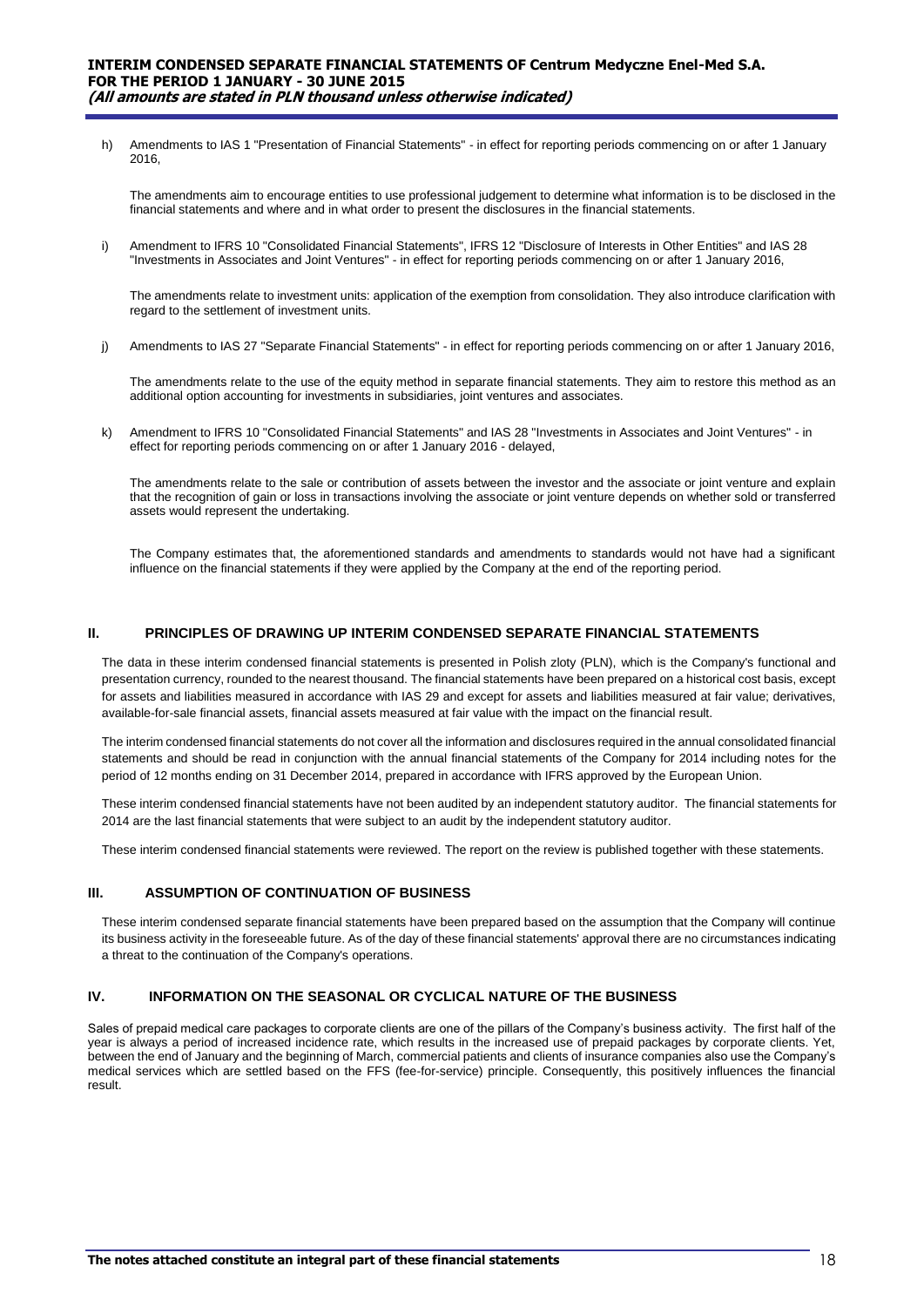#### **V. FUNCTIONAL AND PRESENTATION CURRENCY**

#### *a) Functional and presentation currency*

The items included in the financial statements are appraised in the currency of the basic business environment in which the Company carries out its operations ("functional currency"). The financial statements are presented in Polish zloty (PLN) — the Company's functional and presentation currency.

#### *b) Transactions and balances*

Transactions expressed in foreign currencies are translated into the functional currency according to the exchange rate applicable on the transaction date. Foreign exchange gains and losses on settlement of these transactions and the balance sheet valuation of monetary assets and liabilities expressed in foreign currencies are recognised in the profit and loss account, unless they are deferred as equity where they are able to be recognised as cash flows hedges and shares in net asset hedges.

## **VI. SIGNIFICANT VALUES BASED ON PROFESSIONAL JUDGEMENT AND ESTIMATES**

The preparation of the interim condensed financial statements in accordance with IAS 34 requires the Management Board to carry out particular estimates and assumptions that affect the amounts reported in the financial statements. The majority of estimates are based on analyses and the best knowledge of the Management Board. Although the adopted assumptions and estimates are based on the Management's best knowledge about current events and actions, the actual results may differ materially from those anticipated. The estimates and related assumptions are subject to verification. Any change in the accounting estimates is recognised in the period in which it is made or in the current and future periods if it refers to both the current period and future periods. Assessments made by the Management Board, as with the application of IAS 34, which have a significant impact on the financial statements, as well as the estimates bearing a significant risk of changes in future years are presented in the interim financial statements.

#### **a) Professional judgement**

In the process of accounting principles (policy) application with respect to the issues presented hereunder, the most important aspects were accounting estimates and the professional judgement of the management.

#### **Classification of lease agreements**

The Company classifies leases as an operating or finance lease based on an assessment of the extent to which risks and rewards incidental to ownership of the leased item are attributable to the lessor and the lessee. This assessment is based on the substance of each transaction.

#### **b) Estimation uncertainty**

Key assumptions concerning the future and other key sources of estimation uncertainty at the balance sheet date that have a significant risk of causing a material adjustment to the carrying amounts of assets and liabilities within the next financial year are discussed below.

#### **Impairment of assets**

The Company did not perform tests for impairment of fixed assets and intangible assets since all these items have been subject to fair value measurement.

#### **Deferred income tax assets**

The Company recognizes a deferred tax asset on the basis of the assumption that taxable profit shall be achieved in the future, against which it can be utilised. A decrease in tax results in the future could make this assumption unjustified.

#### **Valuation of provisions**

The Company set provisions for retirement benefits in accordance with actuarial valuation. The value of other provisions was constructed on the basis of the estimated cash outflow and the likelihood of its realization.

#### **Depreciation and amortization rates**

Depreciation and amortization rates are determined based on the anticipated useful economic life of tangible fixed assets and intangible assets. The useful economic lives are reviewed annually by the Company based on current estimates.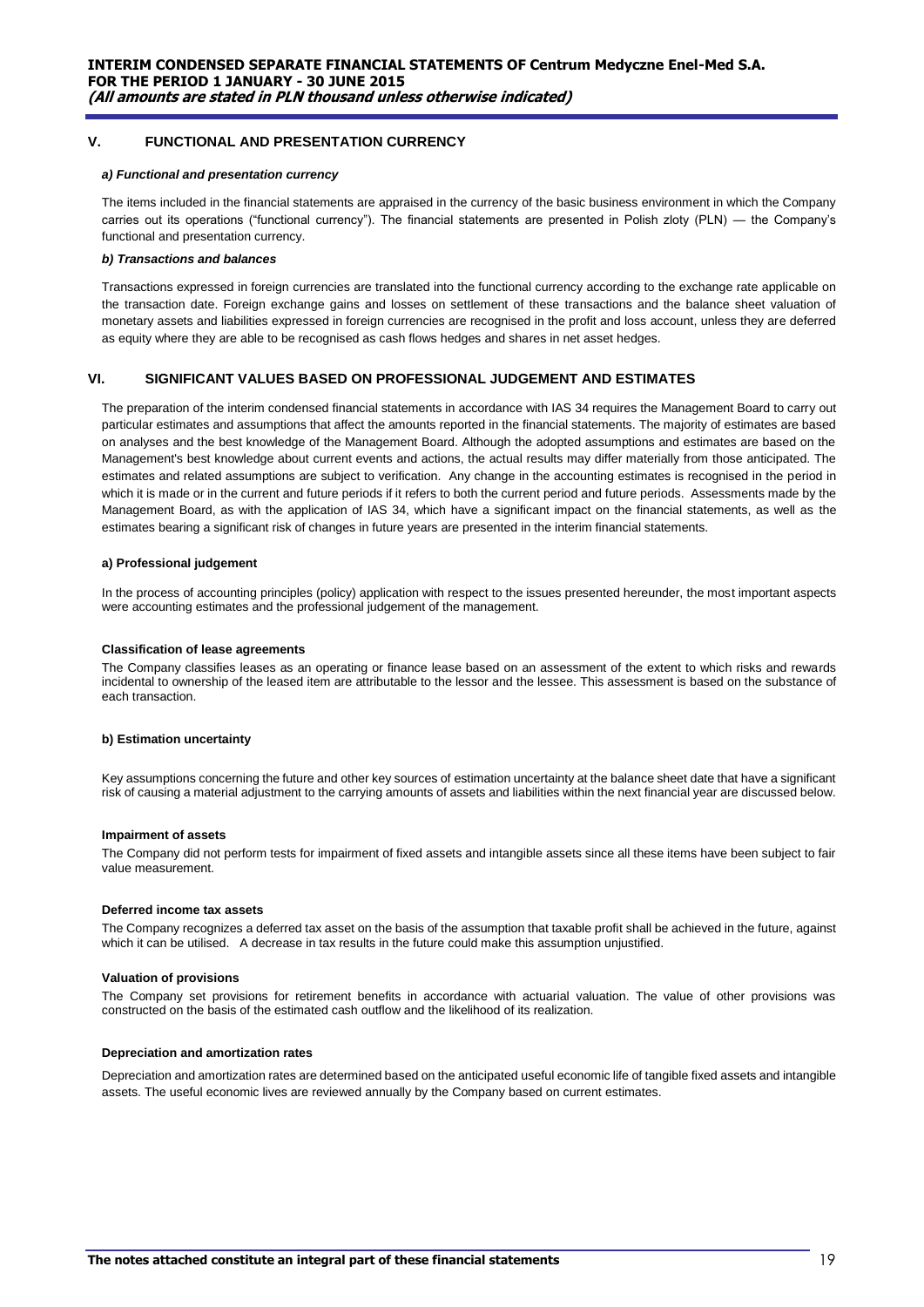#### **VII. DESCRIPTION OF ITEMS AFFECTING ASSETS, LIABILITIES, CAPITAL, NET PROFIT AND CASH FLOWS THAT ARE UNUSUAL DUE TO THEIR TYPE, SIZE, OR EFFECT**

Bank overdrafts repayable on demand are presented in cash in the statement of cash flow.

#### **VIII. DESCRIPTION OF CORRECTIONS OF PRIOR PERIOD ERRORS**

None.

## **IX. INFORMATION ON MATERIAL CHANGES IN ESTIMATED VALUES**

#### **1. Changes in tangible fixed assets (by nature) and permanent impairment losses - for the period 1 January 2015 - 30 June 2015**

| <b>Specification</b>                                       | Land | <b>Buildings</b><br>and<br><b>structures</b> | <b>Machinery</b><br>and technical<br>equipment | <b>Means of</b><br>transport | Other fixed<br>assets | <b>Fixed assets</b><br>under<br>construction | <b>Total</b> |
|------------------------------------------------------------|------|----------------------------------------------|------------------------------------------------|------------------------------|-----------------------|----------------------------------------------|--------------|
| Gross carrying amount as of<br>1 January 2015              |      | 54,154                                       | 6,527                                          | 1,670                        | 45,605                | 1,375                                        | 109,331      |
| Increases, as a result of:                                 |      | 1,291                                        | 740                                            | 435                          | 2,737                 | 3,892                                        | 9,095        |
| - acquisition of fixed assets                              |      | 73                                           | 407                                            |                              | 1,682                 | 3,892                                        | 6,054        |
| - concluded lease agreements                               |      |                                              |                                                | 128                          |                       |                                              | 128          |
| - settlement of fixed assets under<br>construction         |      | 1,218                                        | 333                                            |                              | 1,055                 |                                              | 2,606        |
| - settlement of fixed assets under<br>construction - lease |      |                                              |                                                | 307                          |                       |                                              | 307          |
| Decreases, as a result of:                                 |      | 41                                           |                                                | 185                          | 253                   | 2,914                                        | 3,394        |
| - disposal                                                 |      |                                              |                                                | 185                          |                       |                                              | 185          |
| - liquidation                                              |      | 41                                           |                                                |                              | 253                   |                                              | 295          |
| - settlement of fixed assets under<br>construction         |      |                                              |                                                |                              |                       | 2,607                                        | 2,607        |
| - settlement of fixed assets under<br>construction - lease |      |                                              |                                                |                              |                       | 307                                          | 307          |
| Gross carrying amount as of<br>30 June 2015                |      | 55,404                                       | 7,267                                          | 1,920                        | 48,089                | 2,353                                        | 115,032      |
| Redemption as of                                           |      | 6,325                                        | 1,592                                          | 368                          | 7,658                 |                                              | 15,943       |
| 1 January 2015                                             |      |                                              |                                                |                              |                       |                                              |              |
| Increases, as a result of:                                 |      | 1,677                                        | 497                                            | 210                          | 2,467                 |                                              | 4,852        |
| - depreciation and amortisation                            |      | 1,677                                        | 497                                            | 210                          | 2,467                 |                                              | 4,852        |
| Decreases, as a result of:                                 |      | 5                                            |                                                | 82                           | 68                    |                                              | 155          |
| - liquidation                                              |      | 5                                            |                                                |                              | 68                    |                                              | 73           |
| - sale                                                     |      |                                              |                                                | 82                           |                       |                                              | 82           |
| Redemption as of 30 June 2015                              |      | 7,997                                        | 2,089                                          | 496                          | 10,057                |                                              | 20,640       |
| <b>Revaluation write-downs as of</b><br>1 January 2015     |      |                                              |                                                |                              |                       |                                              |              |
| Increases:                                                 |      |                                              |                                                |                              |                       |                                              |              |
| Decreases:                                                 |      |                                              |                                                |                              |                       |                                              |              |
| Revaluation write-downs as of<br>30 June 2015              |      |                                              |                                                |                              |                       |                                              |              |
| Net carrying amount as of<br>30 June 2015                  |      | 47,407                                       | 5,178                                          | 1,424                        | 38,032                | 2,353                                        | 94,394       |

No need for making write-downs for impairment loss on tangible fixed assets occurred in the Company.

#### **Amounts of liabilities made for the purchased tangible fixed assets**

| <b>Title of liability</b>                                    | 30 June 2015 | 31 December | 30 June 2014 |
|--------------------------------------------------------------|--------------|-------------|--------------|
| investment liabilities                                       | 1.653        | 5.703       | 446          |
| contractual obligations made for future investment purchases | 12.893       | 12.893      |              |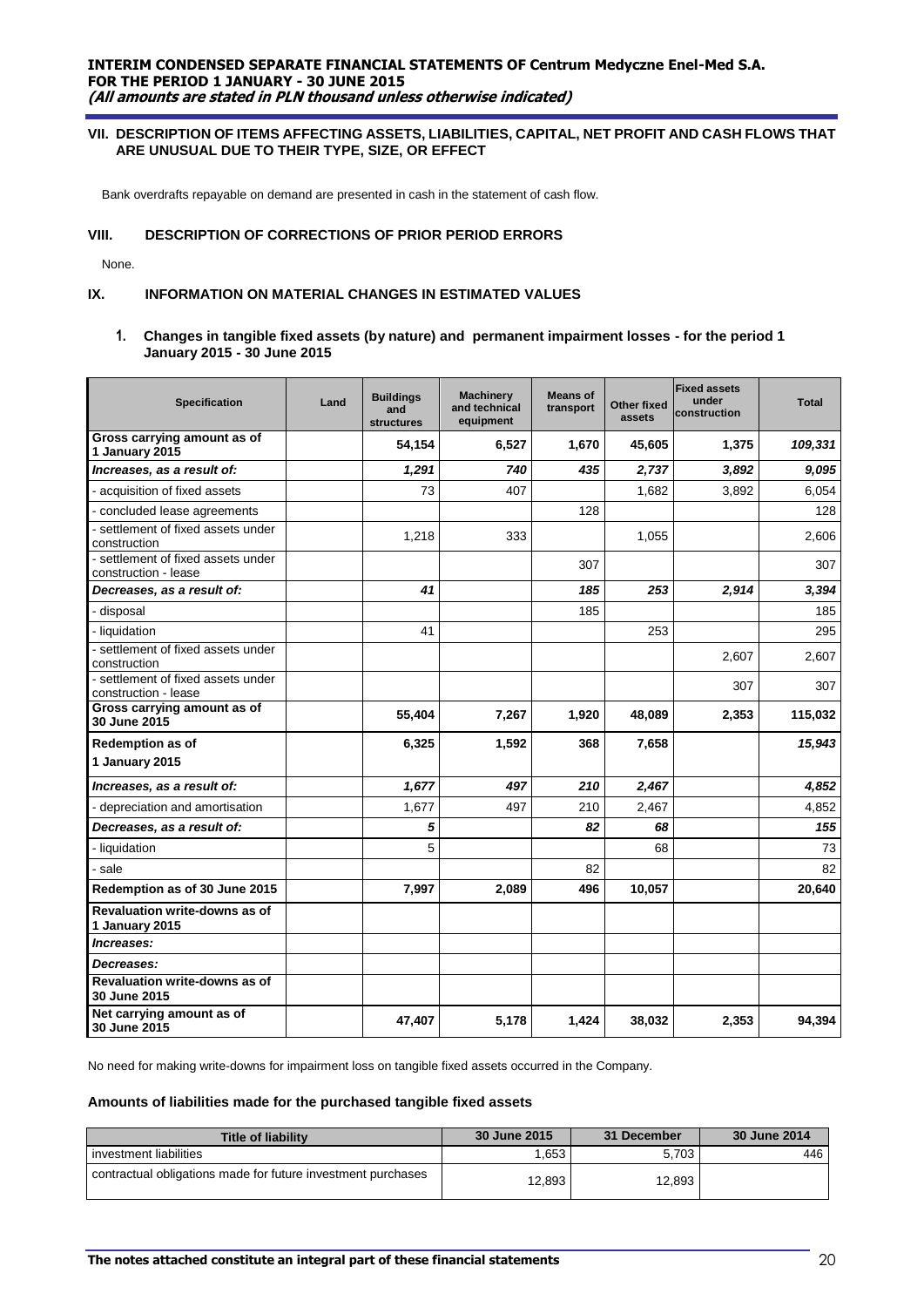**Total 14,546 18,596 446**

#### **2. Changes in intangible assets (by nature) and permanent impairment losses - for the period 1 January 2015 - 30 June 2015**

| <b>Specification</b>                                   | Costs of<br>development<br>works | <b>Trade</b><br>marks | <b>Patents</b><br>and<br>licenses | <b>Computer</b><br>software | <b>Goodwill</b> | Other | Intangible<br>assets<br>under<br>constructio | <b>Total</b> |
|--------------------------------------------------------|----------------------------------|-----------------------|-----------------------------------|-----------------------------|-----------------|-------|----------------------------------------------|--------------|
| Gross carrying amount as of<br>1 January 2015          |                                  |                       |                                   |                             |                 | 3,083 | 801                                          | 3,884        |
| Increases, as a result of:                             |                                  |                       |                                   |                             |                 | 99    | 47                                           | 147          |
| - acquisition                                          |                                  |                       |                                   |                             |                 | 91    | 47                                           | 139          |
| - settlement of fixed assets under<br>construction     |                                  |                       |                                   |                             |                 | 8     |                                              | 8            |
| Decreases, as a result of:                             |                                  |                       |                                   |                             |                 |       | 8                                            | 8            |
| - settlement of fixed assets under<br>construction     |                                  |                       |                                   |                             |                 |       | 8                                            | 8            |
| Gross carrying amount as of<br>30 June 2015            |                                  |                       |                                   |                             |                 | 3,182 | 840                                          | 4,022        |
| <b>Redemption as of</b>                                |                                  |                       |                                   |                             |                 | 790   |                                              | 790          |
| 1 January 2015                                         |                                  |                       |                                   |                             |                 |       |                                              |              |
| Increases, as a result of:                             |                                  |                       |                                   |                             |                 | 252   |                                              | 252          |
| - depreciation and amortisation                        |                                  |                       |                                   |                             |                 | 252   |                                              | 252          |
| Decreases:                                             |                                  |                       |                                   |                             |                 |       |                                              |              |
| Redemption as of 30 June 2015                          |                                  |                       |                                   |                             |                 | 1,042 |                                              | 1,042        |
| <b>Revaluation write-downs as of</b><br>1 January 2015 |                                  |                       |                                   |                             |                 |       |                                              |              |
| Increases:                                             |                                  |                       |                                   |                             |                 |       |                                              |              |
| Decreases:                                             |                                  |                       |                                   |                             |                 |       |                                              |              |
| <b>Revaluation write-downs as of</b><br>30 June 2015   |                                  |                       |                                   |                             |                 |       |                                              |              |
| Net carrying amount as of<br>30 June 2015              |                                  |                       |                                   |                             |                 | 2,140 | 840                                          | 2,980        |

No need for making write-downs for impairment loss on intangible assets occurred in the Company. **Amounts of liabilities made for the purchased intangible assets**

| <b>Title of liability</b> | 30 June 2015 | 31 December | 30 June 2014 |
|---------------------------|--------------|-------------|--------------|
| l investment liabilities  | 40           |             |              |
| <b>Total</b>              | 40           |             |              |

## **3. Investments in subsidiaries as of 30 June 2015**

| Name of the Company                                                                 | Value of<br>shares acc. to<br>acquisition<br>price | <b>Revaluation</b><br>write-downs | Carrying<br>amount of<br>shares | Percentage of<br>shares held | Percentage of<br>votes held | <b>Consolidation</b><br><b>Imethod</b> |
|-------------------------------------------------------------------------------------|----------------------------------------------------|-----------------------------------|---------------------------------|------------------------------|-----------------------------|----------------------------------------|
| Enelbud Sp. z o.o.                                                                  | 640                                                |                                   | 640                             | 80                           | 80                          | full                                   |
| Enel-Invest Sp. z o.o.                                                              | 51,000                                             |                                   | 51,000                          | 100                          | 100                         | full                                   |
| Pro Care Sp. z o.o.(a<br>subsidiary indirectly through<br>Enel Invest Sp. z o.o.)   | 5                                                  |                                   | 5                               | 98                           | 98                          | excluded<br>from<br>consolidati        |
| Bonus Vitae Sp. z o.o. (a<br>subsidiary indirectly<br>through Enelbud Sp. z<br>0.0. | $\overline{2}$                                     |                                   | っ                               | 40                           | 40                          | Equity<br>method                       |

#### **4. Change in the value of inventories**

| <b>Specification</b>                        | 30 June 2015 | 31 December | 30 June 2014 |
|---------------------------------------------|--------------|-------------|--------------|
| Materials for manufacturing purposes        |              |             |              |
| Other materials                             | 1.890        | 1.496       | 949          |
| Semi-finished products and work in progress |              |             |              |
| Finished products                           |              |             |              |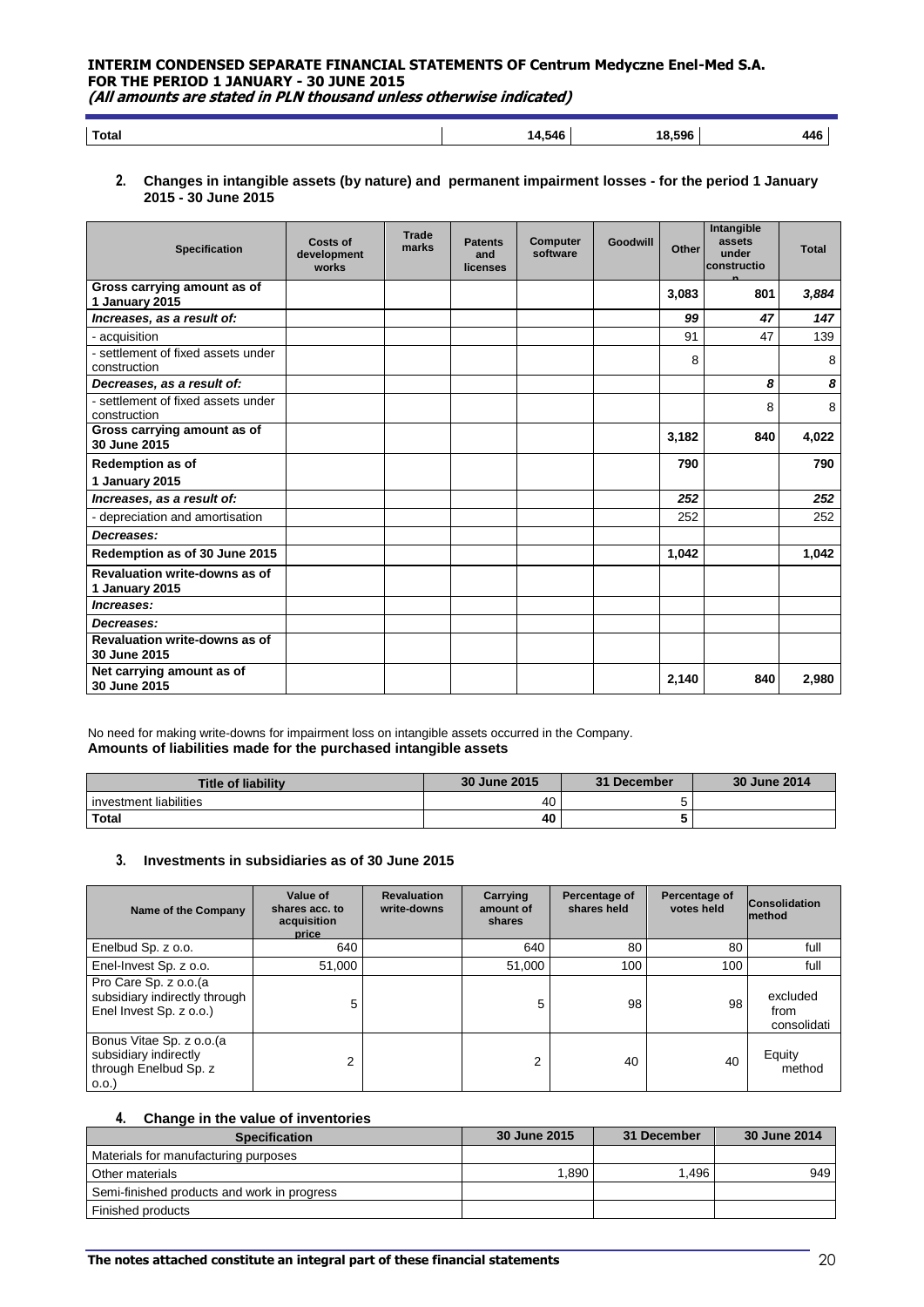| Goods                            |       |       |     |
|----------------------------------|-------|-------|-----|
| <b>Gross inventory</b>           | 1.890 | 1.496 | 949 |
| Inventory revaluation write-down |       |       |     |
| <b>Net inventories</b>           | 1.890 | 1.496 | 949 |

## **5. Change in the value of receivables**

| <b>Specification</b>          | 30 June 2015 | 31 December 2014 | 30 June 2014 |
|-------------------------------|--------------|------------------|--------------|
| <b>Short-term receivables</b> | 11.034       | 10.872           | 9,655        |
| - from related parties        |              |                  | 354          |
| I - from other entities       | 11.028       | 10.870           | 9,301        |
| Write-offs                    | 583          | 752              | 527          |
| Gross short-term receivables  | 11,617       | 11,624           | 10.182       |

## **Change in receivables write-offs**

| <b>Specification</b>                                                                         | Trade receivables | <b>Other receivables</b> |
|----------------------------------------------------------------------------------------------|-------------------|--------------------------|
| <b>Related parties</b>                                                                       |                   |                          |
| Opening balance of revaluation write-downs on receivables<br>as of 1 January 2015            |                   |                          |
| Increases:                                                                                   |                   |                          |
| Decreases:                                                                                   |                   |                          |
| Balance of revaluation write-downs on receivables<br>from related parties as of 30 June 2015 |                   |                          |
| <b>Other entities</b>                                                                        |                   |                          |
| Opening balance of revaluation write-downs on receivables<br>as of 1 January 2015            | 752               |                          |
| Increases:                                                                                   |                   |                          |
| Decreases, including:                                                                        | 169               |                          |
| - use of write-offs                                                                          | 169               |                          |
| Balance of revaluation write-downs on receivables<br>from other entities as of 30 June 2015  | 583               |                          |
|                                                                                              |                   |                          |
| Balance of revaluation write-downs on receivables in total<br>as of 30 June 2015             | 583               |                          |

#### **Current and overdue trade receivables as of 30 June 2015**

|                                      |         | Non-        |                   |                    | Overdue in days     |              |     |  |
|--------------------------------------|---------|-------------|-------------------|--------------------|---------------------|--------------|-----|--|
| <b>Total</b><br><b>Specification</b> | overdue | $< 60$ days | $61 - 90$<br>days | $91 - 180$<br>days | $181 - 360$<br>days | >360<br>days |     |  |
| <b>Related parties</b>               |         |             |                   |                    |                     |              |     |  |
| gross receivables                    | 6       | 6           |                   |                    |                     |              |     |  |
| revaluation write-downs              |         |             |                   |                    |                     |              |     |  |
| net receivables                      | 6       | 6           |                   |                    |                     |              |     |  |
| <b>Other entities</b>                |         |             |                   |                    |                     |              |     |  |
| gross receivables                    | 11,612  | 8,365       | 2,531             | 29                 | 69                  | 47           | 571 |  |
| revaluation write-downs              | 583     |             |                   |                    |                     | 11           | 571 |  |
| net receivables                      | 11,029  | 8,364       | 2,531             | 29                 | 69                  | 36           |     |  |
| <b>Total</b>                         |         |             |                   |                    |                     |              |     |  |
| gross receivables                    | 11,617  | 8,370       | 2,531             | 29                 | 69                  | 47           | 571 |  |
| revaluation write-downs              | 583     |             |                   |                    |                     | 11           | 571 |  |
| net receivables                      | 11.034  | 8,370       | 2,531             | 29                 | 69                  | 36           |     |  |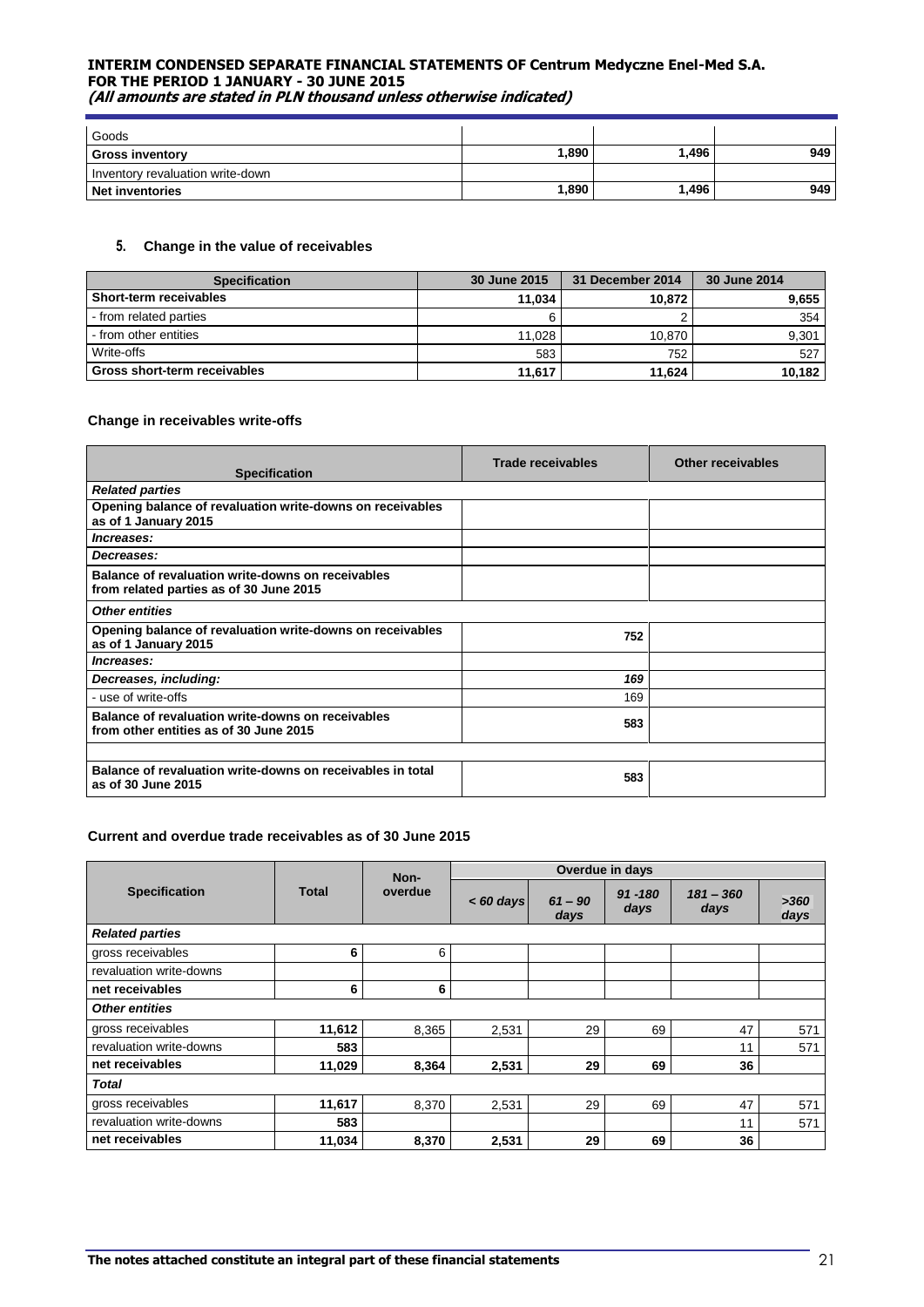## **6. Deferred income tax**

| <b>Negative temporary differences</b><br>constituting the basis for the<br>establishment of a deferred tax asset | 31 December 2014 | increases | decreases | 30 June 2015 |
|------------------------------------------------------------------------------------------------------------------|------------------|-----------|-----------|--------------|
| Provision for jubilee bonuses and retirement<br>severance                                                        | 309              |           |           | 309          |
| Provision for unused holidays                                                                                    | 780              | 574       |           | 1,354        |
| Unpaid interest (suppliers+loans)                                                                                |                  | 81        |           | 81           |
| Other provisions                                                                                                 | 1,088            | 878       | 1,088     | 878          |
| Valuation of loans acc. to IRR                                                                                   | 115              | 12        |           | 128          |
| Difference in leaseback                                                                                          | 91               |           | 56        | 35           |
| Losses deductible against future taxable<br>income                                                               | 5,862            |           | 1,397     | 4,465        |
| Salaries and social security payable in<br>subsequent periods                                                    | 1,545            | 1,860     | 1545      | 1,860        |
| Receivables revaluation write-downs                                                                              | 752              |           | 169       | 583          |
| Total negative temporary differences                                                                             | 10,542           | 3,405     | 4,255     | 9,693        |
| tax rate                                                                                                         | 19%              | 19%       | 19%       | 19%          |
| Deferred tax assets                                                                                              | 2,003            | 647       | 808       | 1,842        |

| <b>Positive temporary differences</b><br>constituting the basis for the<br>establishment of a deferred tax liability | 31 December 2014 | increases | decreases | 30 June 2015 |
|----------------------------------------------------------------------------------------------------------------------|------------------|-----------|-----------|--------------|
| Accelerated tax depreciation                                                                                         | 30,355           | 1.909     |           | 32.264       |
| Accrued unpaid interest on loans                                                                                     | 1.048            | 66        | 200       | 914          |
| Net value of fixed assets in leasing - liabilities<br>arising from leasing                                           | 2,946            |           | 403       | 2,543        |
| Valuation of loans and credits acc. to IRR                                                                           | 46               | 57        |           | 103          |
| Total positive temporary differences                                                                                 | 34,395           | 2032      | 603       | 35,824       |
| tax rate                                                                                                             | 19%              | 19%       | 19%       | 19%          |
| Deferred tax liability at the end of the<br>period:                                                                  | 6,535            | 374       | 102       | 6.807        |

## **Net deferred tax assets/liability**

| <b>Specification</b>                             | 30 June 2015 | 31 December 2014 | 30 June 2014 |
|--------------------------------------------------|--------------|------------------|--------------|
| Deferred tax assets                              | 1.842        | 2.003            | 2.446        |
| Deferred tax liability - continuing operations   | 6.807        | 6.535            | 6.130        |
| Deferred tax liability - discontinued operations |              |                  |              |
| Net deferred tax assets/liability                | $-4,965$     | $-4,532$         | $-3,686$     |

## **7. Provision for pensions and similar benefits**

|                                         | 30 June 2015 | 31 December 2014 | 30 June 014 |
|-----------------------------------------|--------------|------------------|-------------|
| Provisions for post-employment benefits | 309          | 309              | 195         |
| Provisions for jubilee bonuses          |              |                  |             |
| Provisions for annual leaves            | 1.355        | 781              | 1,234       |
| Provision for other benefits            | 150          | 925              |             |
| Total, including:                       | 1.814        | 2.015            | 1.429       |
| - long-term                             | 292          | 292              | 189         |
| - short-term                            | 1.522        | 1.723            | 1,240       |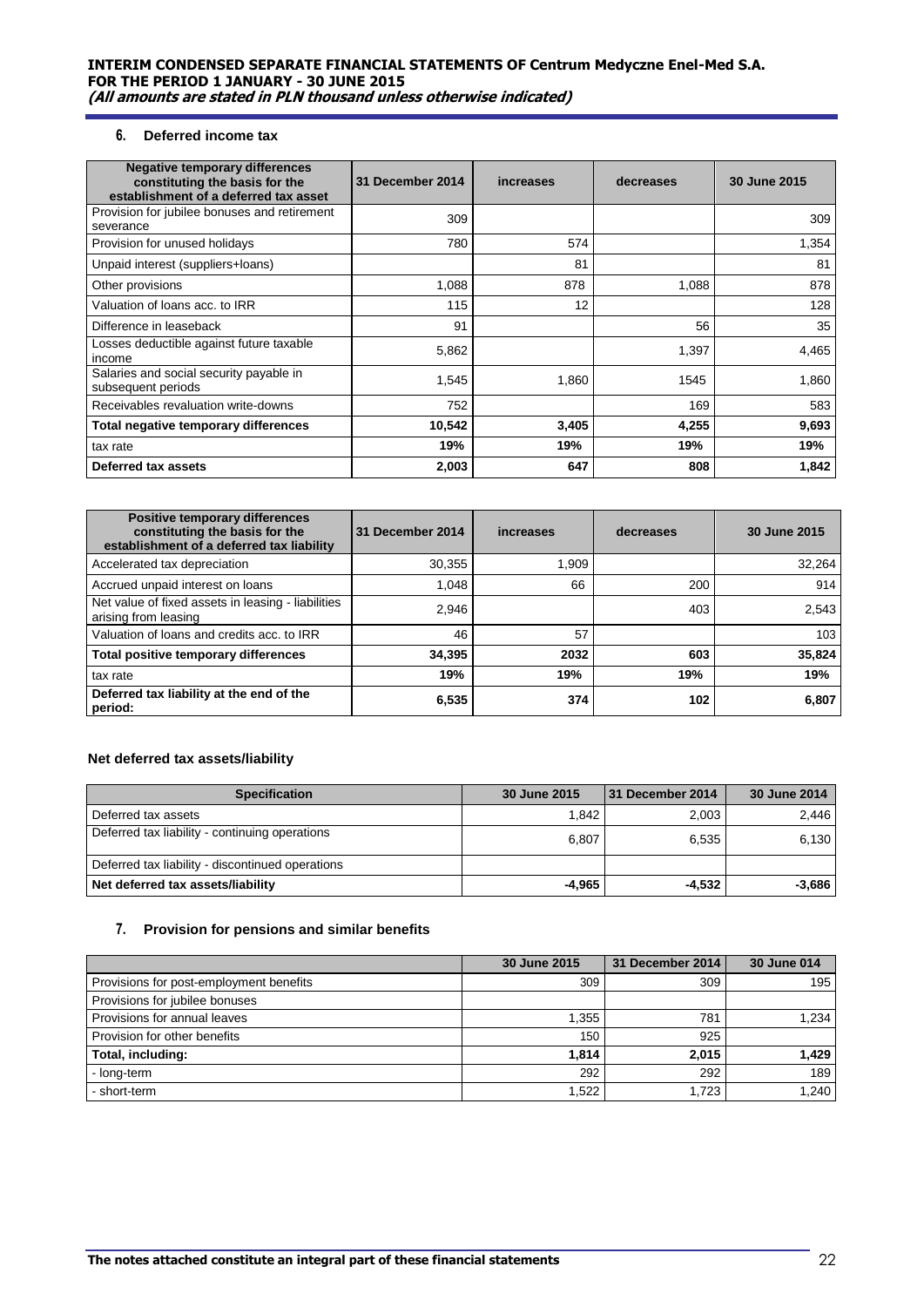#### **Movement in provisions for employee benefits**

|                                | <b>Provisions for post-</b><br>employment<br>benefits | <b>Provisions for</b><br>jubilee bonuses | <b>Provisions for</b><br>annual leaves | <b>Provision</b><br>for other<br>employee<br>benefits |
|--------------------------------|-------------------------------------------------------|------------------------------------------|----------------------------------------|-------------------------------------------------------|
| As of 1 January 2015           | 309                                                   |                                          | 780                                    | 925                                                   |
| Creation of provision          |                                                       |                                          | 1 1 6 0                                | 150                                                   |
| Costs of benefits paid         |                                                       |                                          |                                        |                                                       |
| Provisions reversed            |                                                       |                                          | 1 1 6 0                                | 925                                                   |
| As of 30 June 2015, including: | 309                                                   |                                          | 1 355                                  | 150                                                   |
| - long-term                    | 291                                                   |                                          |                                        |                                                       |
| - short-term                   | 18                                                    |                                          | 1 355                                  | 150                                                   |

## **8. Other provisions**

|                                                   | 30 June 2015 | 31 December 2014 | 30 June 2014 |
|---------------------------------------------------|--------------|------------------|--------------|
| Provision for the audited financial<br>statements |              | 30               |              |
| Restructuring provision                           |              |                  |              |
| Total, including:                                 |              | 30               |              |
| - long-term                                       |              |                  |              |
| - short-term                                      |              | 30               |              |

## **Movement in provisions**

| <b>Specification</b>              | <b>Provisions for</b><br>guaranteeing<br>repairs and<br>refunds | <b>Restructuring</b><br>provision | <b>Other</b><br>provisions | <b>Total</b> |  |
|-----------------------------------|-----------------------------------------------------------------|-----------------------------------|----------------------------|--------------|--|
| As of 1 January 2015              |                                                                 |                                   | 30                         | 30           |  |
| Established during financial year |                                                                 |                                   |                            |              |  |
| Used                              |                                                                 |                                   | 30                         | 30           |  |
| Reversed                          |                                                                 |                                   |                            |              |  |
| Foreign exchange adjustment       |                                                                 |                                   |                            |              |  |
| Discount rate adjustment          |                                                                 |                                   |                            |              |  |
| As of 30 June 2015, including:    |                                                                 |                                   |                            |              |  |
| - long-term                       |                                                                 |                                   |                            |              |  |
| - short-term                      |                                                                 |                                   |                            |              |  |

## **Other provisions**

Not applicable.

## **X. OPERATING SEGMENTS**

Operating segments are included in the condensed interim consolidated financial statements for the period of 6 months ending on 30 June 2015.

## **XI. ISSUE, REDEMPTION AND REPAYMENT OF DEBT AND EQUITY SECURITIES**

#### **1. Issue of debt securities**

Not applicable.

## **2. Issue of equity securities**

| <b>Specification</b> | 30 June 2015 | 31 December 2014 | 30 June 2014 |
|----------------------|--------------|------------------|--------------|
| Number of shares     | 23.566.900   | 23,566,900       | 23,566,900   |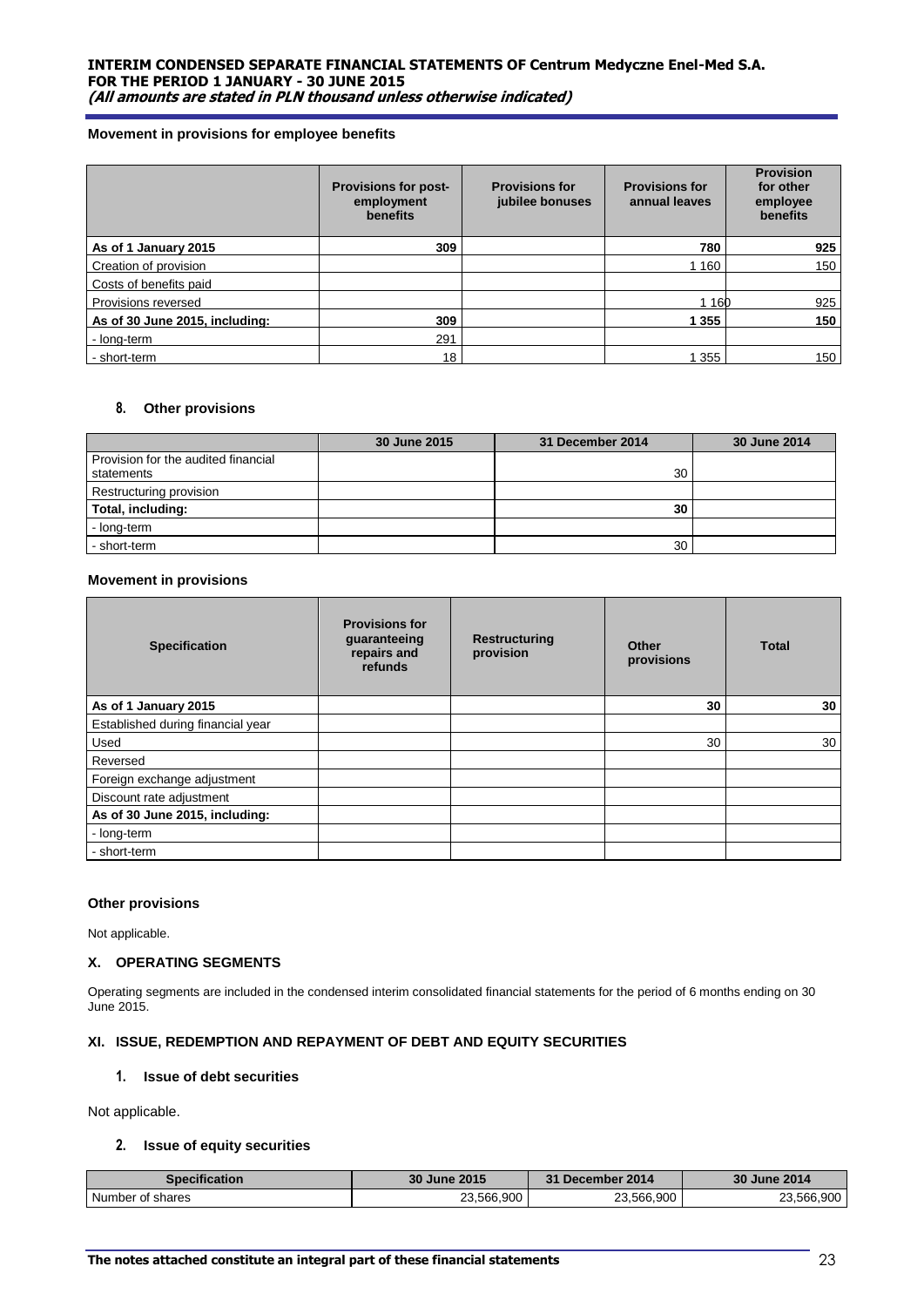| Share nominal<br>value |            |            |         |
|------------------------|------------|------------|---------|
| <b>Share capital</b>   | 23.566.900 | 23.566.900 | 566.900 |
|                        | nn.        |            | $\sim$  |

#### **Changes in share capital**

| <b>Specification</b>       | 1 January 2015 -<br>30 June 2015 | 1 January 2014 –<br>31 December 2014 | 1 January 2014 $-$<br>30 June 2014 |
|----------------------------|----------------------------------|--------------------------------------|------------------------------------|
| Opening balance of capital | 23.567                           | 23.567                               | 23,567                             |
| Increases, as a result of: |                                  |                                      |                                    |
| Decreases, as a result of: |                                  |                                      |                                    |
| hyperinflation             |                                  |                                      |                                    |
| Closing balance of capital | 23.567                           | 23.567                               | 23,567                             |

All the shares issued are at nominal value of PLN 1 and were paid in full.

## **XII. DIVIDEND PAID OUT (OR DECLARED)**

| <b>Financial year</b> | Dividend on ordinary shares   |        |                    | Dividend advance payment |        |                 |
|-----------------------|-------------------------------|--------|--------------------|--------------------------|--------|-----------------|
| ending on:            | <b>Payment date</b><br>of the | Amount | Value per<br>share | <b>Payment date</b>      | Amount | Value per share |
| 30 June 2015          | 22 June 201                   | 2,357  | 0.10               |                          |        |                 |
| 31 December 2014      |                               |        |                    |                          |        |                 |

## **XIII. TRANSACTIONS WITH RELATED PARTIES**

The following table presents the total amounts of transactions concluded with related parties in the current and previous financial year.

| <b>Related entity</b>                   | Sales to related parties |              |              | Receivables from related<br>parties |    |                           | including overdue receivables |              |
|-----------------------------------------|--------------------------|--------------|--------------|-------------------------------------|----|---------------------------|-------------------------------|--------------|
|                                         | 1 January $-$            | January-     |              | 31 December                         |    |                           | 31 December                   |              |
| <b>Parent company</b>                   | 30 June 2015             | 30 June 2014 | 30 June 2015 | 2014                                |    | 30 June 2014 30 June 2015 | 2014                          | 30 June 2014 |
| Centrum Medyczne Enel-Med SA            |                          |              |              |                                     |    |                           |                               |              |
| Subsidiaries:                           |                          |              |              |                                     |    |                           |                               |              |
| Enelbud Sp. z o.o.                      | ⇁                        | ⇁            | 3            |                                     | 4  |                           |                               |              |
| Enel Invest Sp. z o.o.                  | 3                        | 3            |              |                                     |    |                           |                               |              |
| Pro Care Sp. z o.o.                     |                          |              |              |                                     |    |                           |                               |              |
| Associates:                             |                          |              |              |                                     |    |                           |                               |              |
| Bonus Vitae Sp. z o.o.                  |                          |              |              |                                     |    |                           |                               |              |
| <b>Other entities:</b>                  |                          |              |              |                                     |    |                           |                               |              |
| Centrum Medyczne Enel-Med Sp. z<br>0.0. |                          | 7            |              |                                     | 78 |                           |                               |              |

| <b>Related entity</b>  | <b>Purchases from</b><br>related parties |              | Amounts payable to related<br>entities |             |              | including overdue, after expiry of the<br>payment deadline |             |              |  |
|------------------------|------------------------------------------|--------------|----------------------------------------|-------------|--------------|------------------------------------------------------------|-------------|--------------|--|
|                        | January-                                 | January-     |                                        | 31 December |              |                                                            | 31 December |              |  |
| <b>Parent company</b>  | 30 June 2015                             | 30 June 2014 | 30 June 2015                           | 2014        | 30 June 2014 | 30 June 2015                                               | 2014        | 30 June 2014 |  |
| Centrum Medyczne Enel- |                                          |              |                                        |             |              |                                                            |             |              |  |
| Med SA                 |                                          |              |                                        |             |              |                                                            |             |              |  |
| Subsidiaries:          |                                          |              |                                        |             |              |                                                            |             |              |  |
| Enelbud Sp. z o.o.     |                                          |              |                                        |             |              |                                                            |             |              |  |
| Enel Invest Sp. z o.o. |                                          |              |                                        |             |              |                                                            |             |              |  |
| Pro Care Sp. z o.o.    |                                          |              |                                        |             |              |                                                            |             |              |  |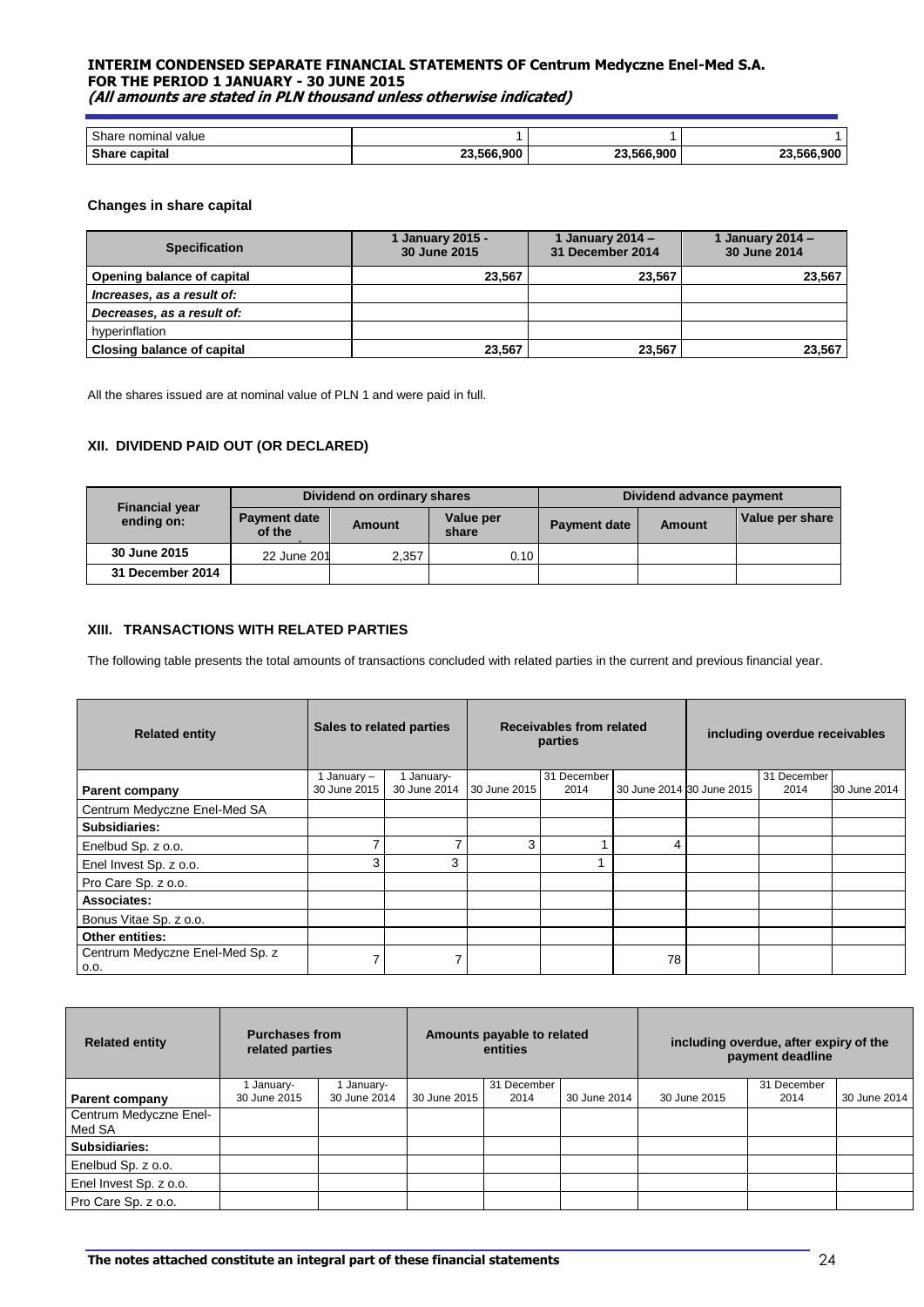| Associates:                              |     |     |  |  |  |
|------------------------------------------|-----|-----|--|--|--|
| Bonus Vitae Sp. z o.o.                   |     |     |  |  |  |
| Other entities:                          |     |     |  |  |  |
| Centrum Medyczne Enel-<br>Med Sp. z o.o. | 988 | 988 |  |  |  |

#### **Terms and conditions of transactions with related parties**

Transactions between related parties took place under conditions equivalent to those applicable to transactions concluded based on market terms.

#### **Loan granted to member of the Management Board**

Not applicable.

#### **Other transactions with members of the Management Board**

Not applicable.

#### **XIV.OUTSTANDING LOANS OR BREACH OF LOAN AGREEMENT IN MATTERS THAT HAVE NOT BEEN REMEDIED BEFORE THE REPORTING DAY OR ON THIS DAY.**

Not applicable.

## **XV. CHANGES IN CONTINGENT LIABILITIES OR CONTINGENT ASSETS SINCE THE CLOSING OF THE LAST FINANCIAL YEAR**

| <b>Specification</b>                                                                           | 30 June 2015 | 31 December 2014 | 30 June 2014 |
|------------------------------------------------------------------------------------------------|--------------|------------------|--------------|
| Surety for repayment of credit                                                                 |              |                  |              |
| Endorsement of promissory note                                                                 | 8,149        | 8,326            | 8,502        |
| Liabilities due to bank guarantees granted as a<br>security for performance of trade contracts | 5,865        | 5,092            | 4,882        |
| Sureties for a bank loan granted to third parties                                              |              |                  | 3,482        |
| Liabilities arising from lawsuits                                                              | 1.152        | .263             | 1.299        |
| <b>Total contingent liabilities</b>                                                            | 15,166       | 14,681           | 18,165       |

#### **Contingent liabilities under granted guarantees and sureties**

| <b>Specification</b>                             | Guarantee / surety for               | <b>Title</b>        | <b>Currency</b> |     | 31<br><b>December</b><br>2014 | 30<br>June<br>2014 |
|--------------------------------------------------|--------------------------------------|---------------------|-----------------|-----|-------------------------------|--------------------|
| bank guarantee issued by<br>Bank Millennium S.A. | Kupiec Poznański SA                  | performance<br>bond | <b>PLN</b>      | 563 | 563                           | 563                |
| bank guarantee issued by<br>Bank Millennium S.A. | Union Investment Real<br>Estate GmbH | performance<br>bond | <b>PLN</b>      |     | 286                           | 286                |
| bank guarantee issued by<br>Bank Millennium S.A. | Atrium Promenada Sp. z<br>0.0.       | performance<br>bond | <b>PLN</b>      | 348 | 341                           | 341                |
| bank guarantee issued by<br>Bank Millennium S.A. | <b>NBP</b>                           | performance<br>bond | <b>PLN</b>      | 657 | 657                           | 657                |
| bank guarantee issued by<br>Bank Millennium S.A. | <b>SFB Investment GmbH</b>           | performance<br>bond | <b>PLN</b>      | 305 | 300                           | 300                |
| bank guarantee issued by<br>Bank Millennium S.A. | Arkady Wrocławskie                   | performance<br>bond | <b>PLN</b>      | 295 | 295                           | 295                |
| bank guarantee issued by<br>Bank Millennium S.A. | GSSM Warsaw Sp. z o.o.               | performance<br>bond | <b>PLN</b>      |     |                               | 398                |
| bank guarantee issued by<br>Bank Millennium S.A. | GSSM Warsaw Sp. z o.o.               | performance<br>bond | <b>EUR</b>      | 422 | 429                           |                    |
| bank guarantee issued by<br>Bank Millennium S.A. | Project Sp. z o.o.                   | performance<br>bond | <b>PLN</b>      | 386 | 386                           | 386                |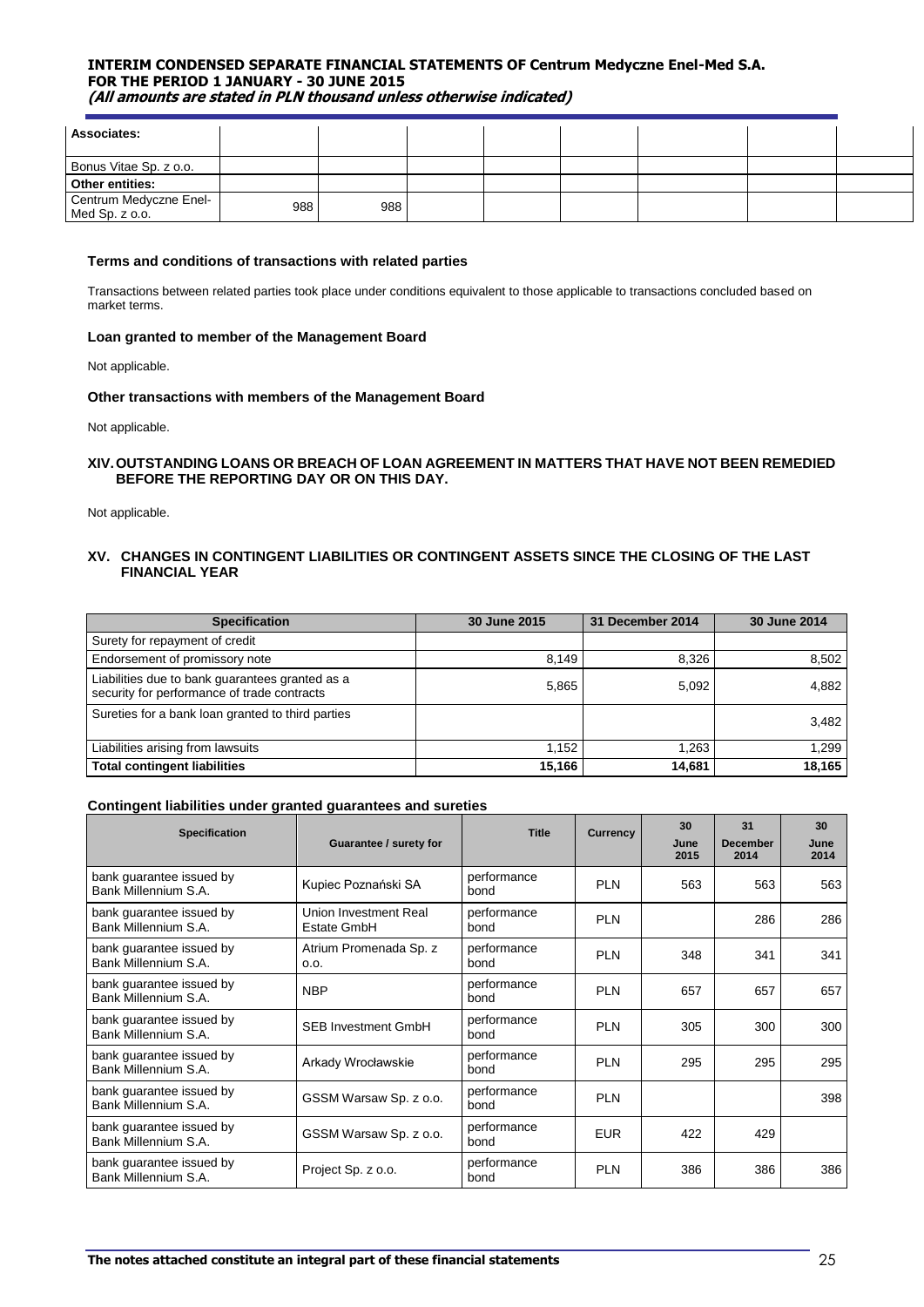| bank guarantee issued by<br>Bank Millennium S.A.                                      | Blue City Sp. z o.o.                                                                       | performance<br>bond                    | <b>PLN</b> | 291    | 290    | 290    |
|---------------------------------------------------------------------------------------|--------------------------------------------------------------------------------------------|----------------------------------------|------------|--------|--------|--------|
| bank guarantee issued by<br>Bank Millennium S.A.                                      | Legia Warszawa S.A.                                                                        | performance<br>bond                    | <b>PLN</b> | 195    |        |        |
| bank guarantee issued by<br>Bank Millennium S.A.                                      | Tenali Investments Sp. z<br>o.o. "Silesia Business Park"<br>spółka komandytowo-<br>akcyjna | performance<br>bond                    | <b>PLN</b> | 60     |        |        |
| bank guarantee issued by<br>Bank Millennium S.A.                                      | Tenali Investments Sp. z<br>o.o. "Silesia Business Park"<br>spółka komandytowo-<br>akcyjna | performance<br>bond                    | <b>EUR</b> | 319    |        |        |
| bank guarantee issued by<br>Bank Millennium S.A.                                      | Centrum Zana SA                                                                            | performance<br>bond                    | <b>EUR</b> | 526    | 525    | 513    |
| bank guarantee issued by<br>Bank Millennium S.A.                                      | <b>KNS Krakau NeueStadmitte</b><br>G.m.b.H.&Co.KG Sp. K.                                   | performance<br>bond                    | <b>EUR</b> | 270    |        |        |
| bank guarantee issued by Bank<br>Millennium S.A.                                      | MBP I Sp. z o.o.                                                                           | performance<br>bond                    | <b>EUR</b> | 269    | 180    | 176    |
| bank quarantee issued by<br>Bank Millennium S.A.                                      | <b>EC ProjektManagement</b><br>Polska Sp. z o.o.                                           | performance<br>bond                    | <b>EUR</b> |        | 270    | 264    |
| bank guarantee issued by Bank<br>Millennium S.A.                                      | Kite Duo Sp. z o.o.                                                                        | performance<br>bond                    | <b>EUR</b> | 416    | 423    | 413    |
| bank guarantee issued by<br>Bank Millennium S.A.                                      | Union Investment Real<br>Estate GmbH                                                       | performance<br>bond                    | <b>EUR</b> | 144    | 146    |        |
| bank guarantee issued by Bank<br>Millennium S.A.                                      | Union Investment Real<br>Estate GmbH                                                       | performance<br>bond                    | <b>EUR</b> | 296    |        |        |
| bank guarantee issued by<br>Bank Millennium S.A.                                      | Echo-West Gate Sp. z o.o.<br>Sp. komandytowo- akcyjna                                      | performance<br>bond                    | <b>EUR</b> | 101    |        |        |
| surety for credit obligation<br>of a third company                                    | Bank Millennium S.A.                                                                       | collateral<br>for the                  | <b>PLN</b> |        |        | 1,000  |
| endorsement of promissory note<br>issued by Centrum Medyczne Enel-<br>Med. Sp. z o.o. | BFL Nieruchomości Sp. z<br>0.0.                                                            | collateral<br>for lease<br>liabilities | <b>PLN</b> | 8,149  | 8.326  | 8,502  |
| surety for credit obligation<br>of a third company                                    | ING Bank Śląski SA                                                                         | collateral<br>for the                  | <b>PLN</b> |        |        | 2.482  |
| <b>Total</b>                                                                          |                                                                                            |                                        |            | 14,014 | 13,417 | 16,866 |

## **XVI. FINANCIAL INSTRUMENTS - INFORMATION ON FAIR VALUE**

| <b>Financial instruments</b>                                           | <b>Carrying amount</b> |                  |              | <b>Fair value</b> |  |  |  |
|------------------------------------------------------------------------|------------------------|------------------|--------------|-------------------|--|--|--|
|                                                                        | 30 June 2015           | 31 December 2014 | 30 June 2015 | 31 December 2014  |  |  |  |
| Financial assets measured at fair value through<br>profit or loss      |                        |                  |              |                   |  |  |  |
| Held-to-maturity financial assets                                      |                        |                  |              |                   |  |  |  |
| Available-for-sale financial assets (measured at fair<br>value)        | 51,640                 | 51.640           | 51,640       | 51,640            |  |  |  |
| Loans granted and own receivables                                      | 15,818                 | 15,722           | 15,818       | 15,642            |  |  |  |
| Financial liabilities measured at fair value through<br>profit or loss |                        |                  |              |                   |  |  |  |
| <b>Other financial liabilities</b>                                     | 56,145                 | 48,430           | 56,145       | 48,430            |  |  |  |

## **XVII. CHANGES IN THE STRUCTURE OF BUSINESS ENTITY MADE IN THE FIRST HALF OF 2015**

Following the establishment of the company under the name Pro Care sp. z o.o. and the acquisition of 98% of shares in its share capital by Enel Invest sp. z o.o. the Centrum Medyczne ENEL-MED Capital Group has expanded by another subsidiary.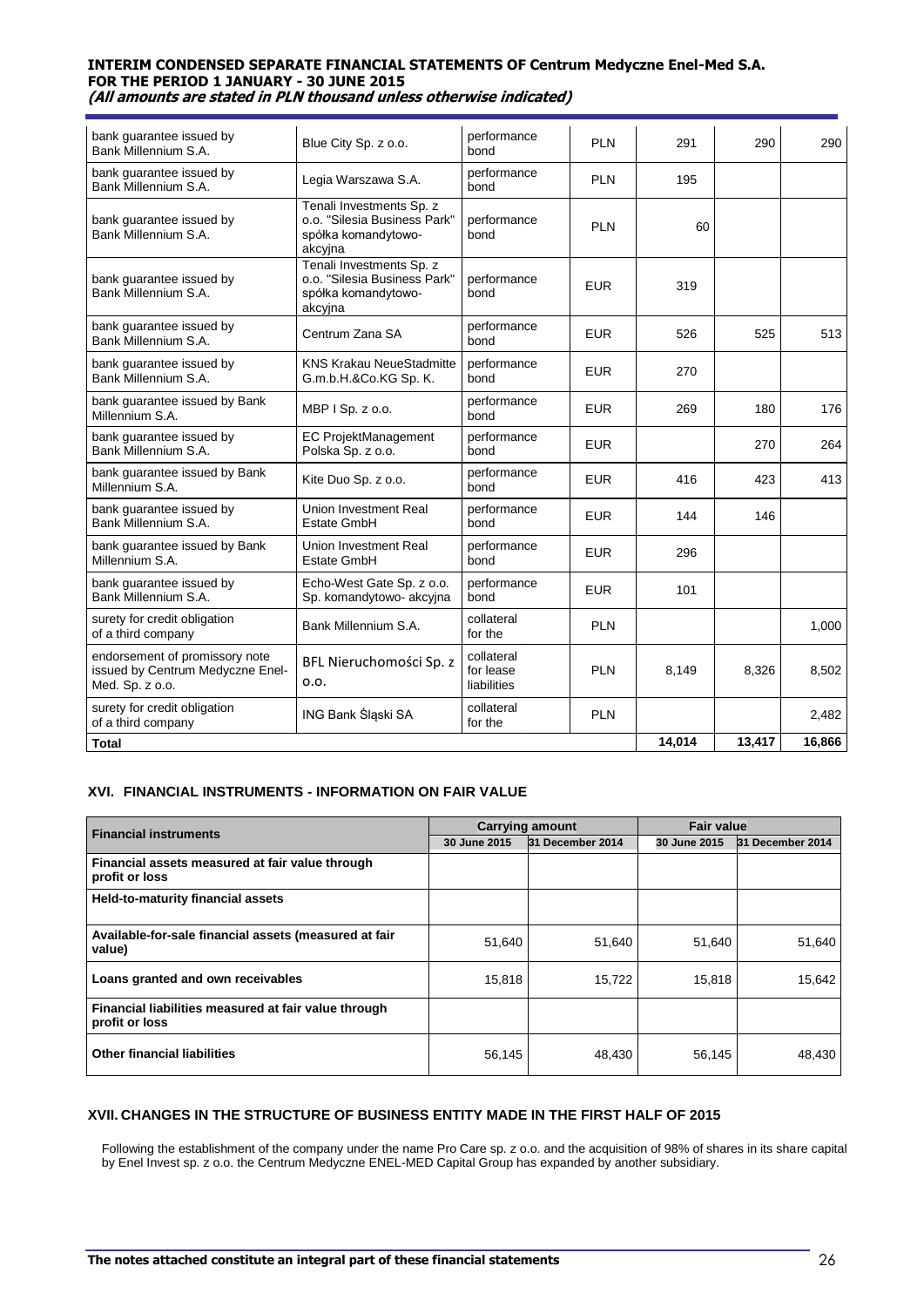#### **XVIII. LITIGATION SETTLEMENTS**

Tax settlements and other regulated areas of activity (e.g. customs duty or foreign exchange) may be the subject matter of control by administrative bodies, which are entitled to impose high penalties and sanctions. Lack of reference to generally accepted legal regulations in Poland results in inconsistencies and inaccuracies in the regulations in force. Frequently occurring differences in opinions on interpretation of tax provisions, both within state bodies and between state bodies and enterprises, lead to uncertainty and conflicts. Such circumstances make tax risk in Poland much higher than the risk usually found in more developed tax systems.

Tax settlements may be the subject of control in the period of the subsequent five years, starting from the end of the year on which the tax was settled. As a result of tax controls, previous tax settlements of the Company may be increased by additional tax liabilities. According to the Company, as of 30 June 2015, adequate provisions for identified and quantifiable tax risk were established.

## **XIX. EVENTS AFTER THE BALANCE SHEET DATE**

None.

**Warsaw, 27 August 2015,** 

**Signatures of Members of the Management Board:**